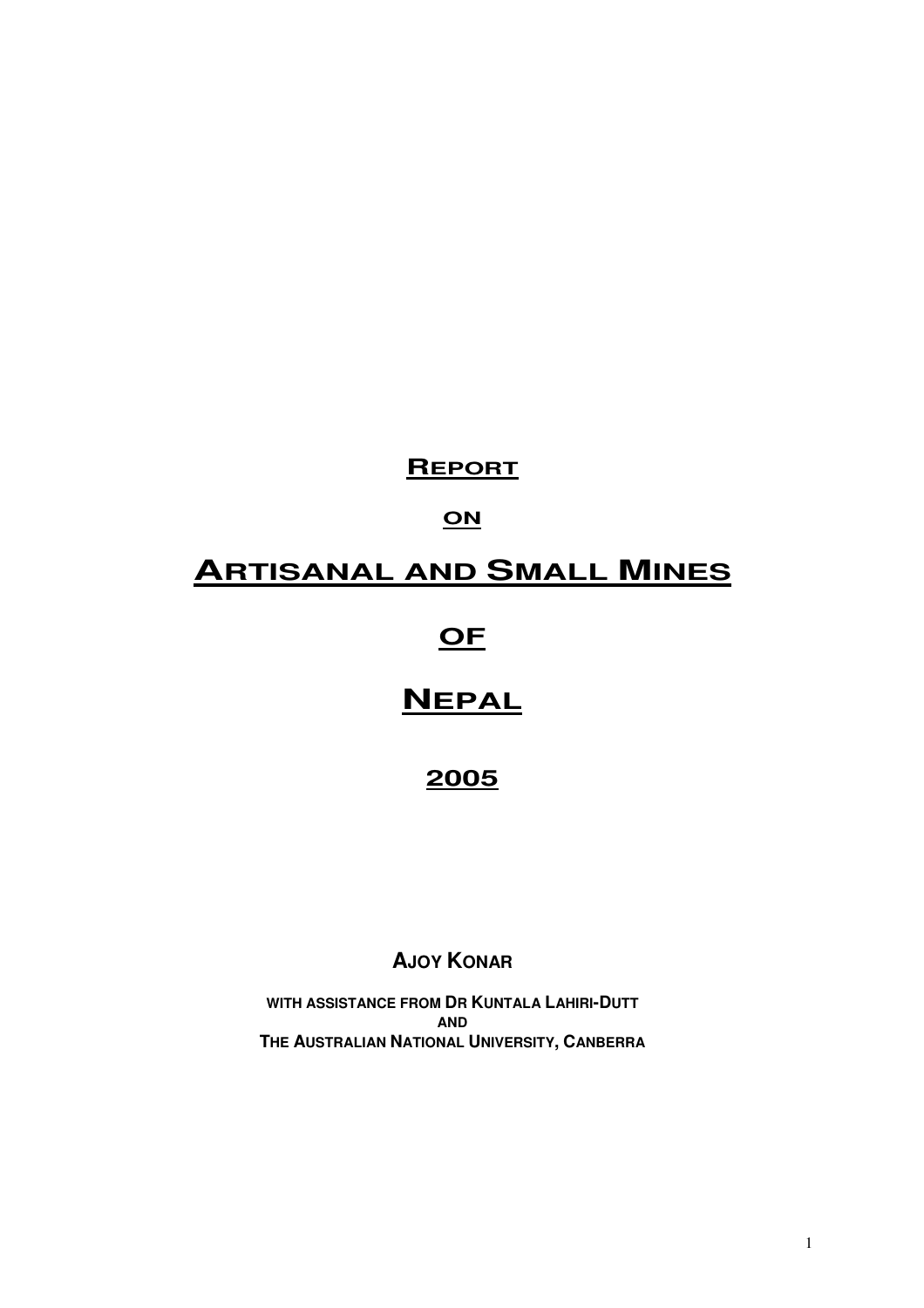#### **PREFACE AND INTRODUCTION**

Nepal, officially known as the Kingdom of Nepal, is a constitutional monarchy in South Asia. Locked within the rugged ranges of the Himalayas, Nepal is bounded by the Tibet region of China on the north and India on the south, east, and west. It was cut off from the rest of the world until the early 1950s, when a palace revolution and the subsequent overthrow of the autocratic Rana dynasty marked the beginning of Nepal's emergence into the modern world. Kathmandu is the capital and largest city.

# **LAND AND RESOURCES**

Nepal covers an area of 147,181 sq km (56,827 sq mi). It is divided into four topographical zones: the Great Himalayas, the Middle Himalayas, the Outer Himalayas, and the Tarāi. The highest zone is the Great Himalayas, in northern Nepal. Eight of the ten highest mountains in the world are located either wholly or partially in this area. These include Mount Everest (8,850 m/29,035 ft), Kānchenjunga (8,598 m/28,209 ft), Makālu (8,481 m/27,825 ft), Dhaulāgiri (8,172 m/26,811 ft), and Annapūrna 1 (8,091 m/26,545 ft).

To the south of the Great Himalayas are the Middle Himalayas, dominated in Nepal by the Mahābhārat Range, with peaks averaging less than 3,000 m (9,900 ft). Several rivers run through Nepal's Middle Himalayas including the Seti, Karnali, Bheri, Kali Gandaki, Trisuli, Sun Kosi, Arun, and Tamur. In the Middle Himalayan zone most rivers converge and form four main river systems: the Karnali, Narayani, Gandaki, and Kosi, which traverse the Mahābhārat Range through deep gorges, making navigation difficult or impossible.

South of the Middle Himalayas lies the Siwālik Range of the Outer Himalayas, with an average elevation of about 1,000 to 2,000 m (about 3,300 to 6,600 ft). This area of Nepal has a number of flat valleys well suited to agriculture.

The Tarāi, a generally flat, fertile lowland, is the southernmost topographic zone in Nepal. Much of this area comprises the northern extension of the Gangetic Plain of India. Rivers rising in the Himalayas emerge in the Tarāi and continue southward, some of them becoming tributaries of the Ganges in northern India. The Tarāi is susceptible to flooding, which occurs regularly with the summer monsoon runoff from the mountains. The fertile soils of the Tarāi make up a major agricultural area where nearly half the country's population lives.

# **Natural Resources**

Fertile soils are limited to the Tarāi and some of the larger valleys of the Middle Himalayas. Some 20.3 percent of the country's total land area is cultivated—a figure that includes hillsides with thin, poor soils terraced for farming. Due to population pressure, the percentage of Nepal's cultivated area has increased from only 10 percent in the 1960s.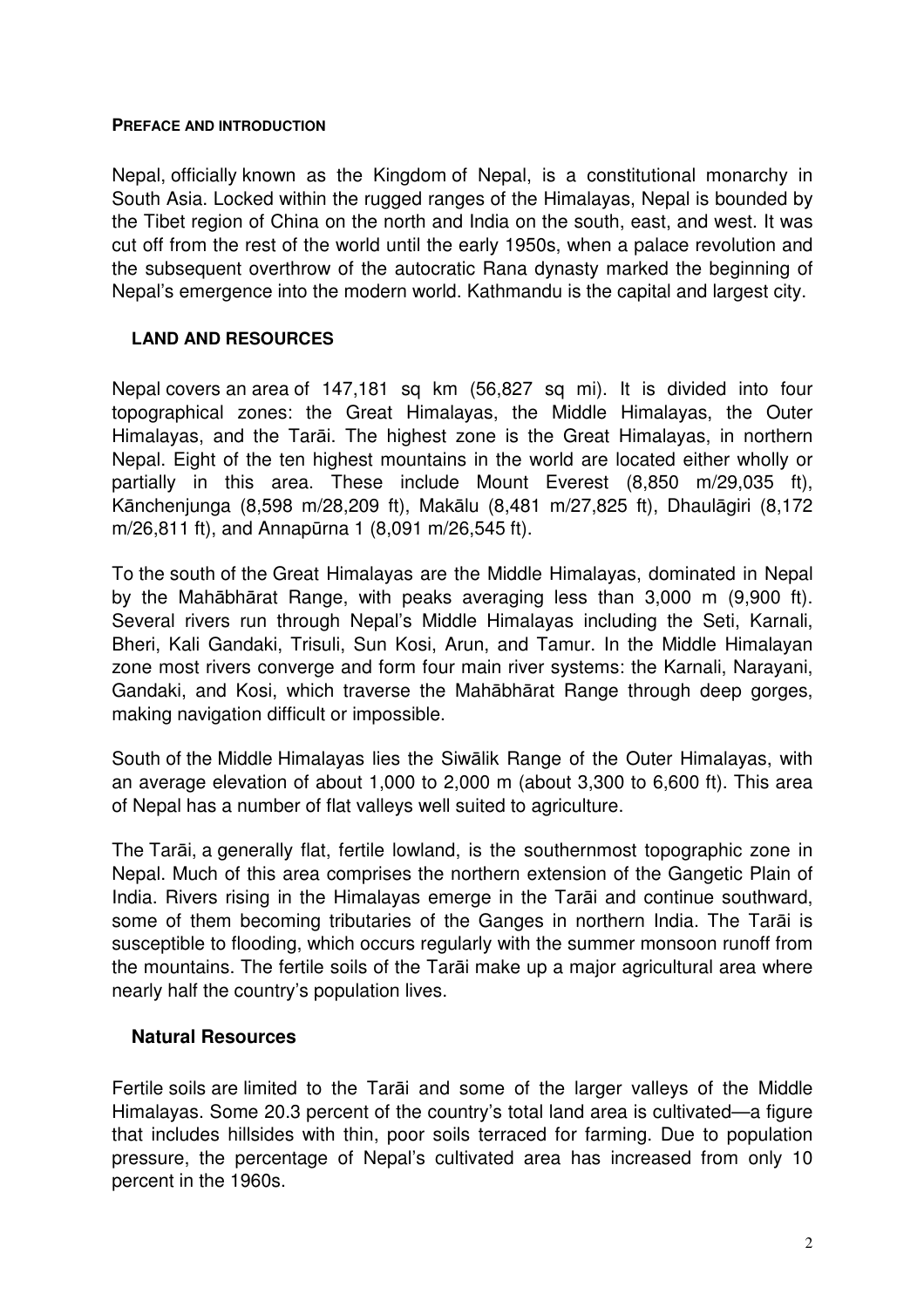Nepal's mineral resources are limited. Low-grade deposits of iron ore are found in the mountains near Kathmandu. Small deposits of copper exist in many areas and small reserves of mica have been found in the hills northeast of Kathmandu. Mineral extraction and transport is a major problem due to the country's rugged terrain.

Water is the most important natural resource of the country. There are about 6,000 rivers and rivulets that add up to a lane of 45,000 kilometers. The total drainage area of the entire rivers amount to about 191, 000 square kilometers. Of which 74% lies in Nepal. The total average run off is estimated at about 170 billion cubic meters, and the hydroelectric power potential is estimated at 83,000 mega watts, of which about 5% could be economically harnessed. However, less than 0.5% of these economically viable potential has so been exploited.

# **Climate**

Nepal's climate varies according to elevation. The Tarāi of southern Nepal has a tropical monsoon climate characterized by rainy summers and the southwest winds of the monsoon, and almost dry winters. The effect of the southern monsoon climate extends northward into mountain valleys. In the Middle Himalayan valleys the amount of precipitation varies with the extent of exposure to the rain-bearing monsoon winds. Several high valleys located in the rain shadow (area where precipitation is partially blocked by mountains) are dry. In the Kathmandu Valley the average rainfall is about 2,300 mm (about 90 in), most of which occurs from June to September. Between elevations of about 500 and 2,700 m (about 1,640 and 8,860 ft) there is a warm temperate climate; between about 2,700 and 3,000 m (about 8,860 and 9,840 ft) a cool temperate climate prevails. Between about 3,500 and 4,100 m (about 11,480 and 13,450 ft) summers are cool and winters are very cold. Above 4,100 m (about 13,450 ft) a severely cold, alpine climate prevails.

# **THE PEOPLE OF NEPAL**

Nepal had a population of 18,462,081 at the time of the 1991 census. The average population density at the time was 125 persons per sq km (329 per sq mi), although nearly half the people were concentrated in the narrow Tarāi region. In contrast, the 2003 population estimate was 26,469,569. The population has grown rapidly since 1950 when there were only 9 million people. Although the government has sponsored family planning since the 1950s, these programs have been slow to affect Nepal's population growth. In 2003 the population was increasing at an annual rate of 2.3 percent. Only 12 percent of the population lived in urban areas in 2001. Major cities include Kathmandu, Lalitpur (Patan), Bhaktapur, Birātnagar, and Bīrganj.

# **Ethnic Groups, Languages, and Religion**

Nepal's indigenous population consists of two major groups, the Indo-Nepalese, whose ancestors migrated into the country from the south, and the Tibeto-Nepalese, whose ancestors entered Nepal from the north. Although intermingling between the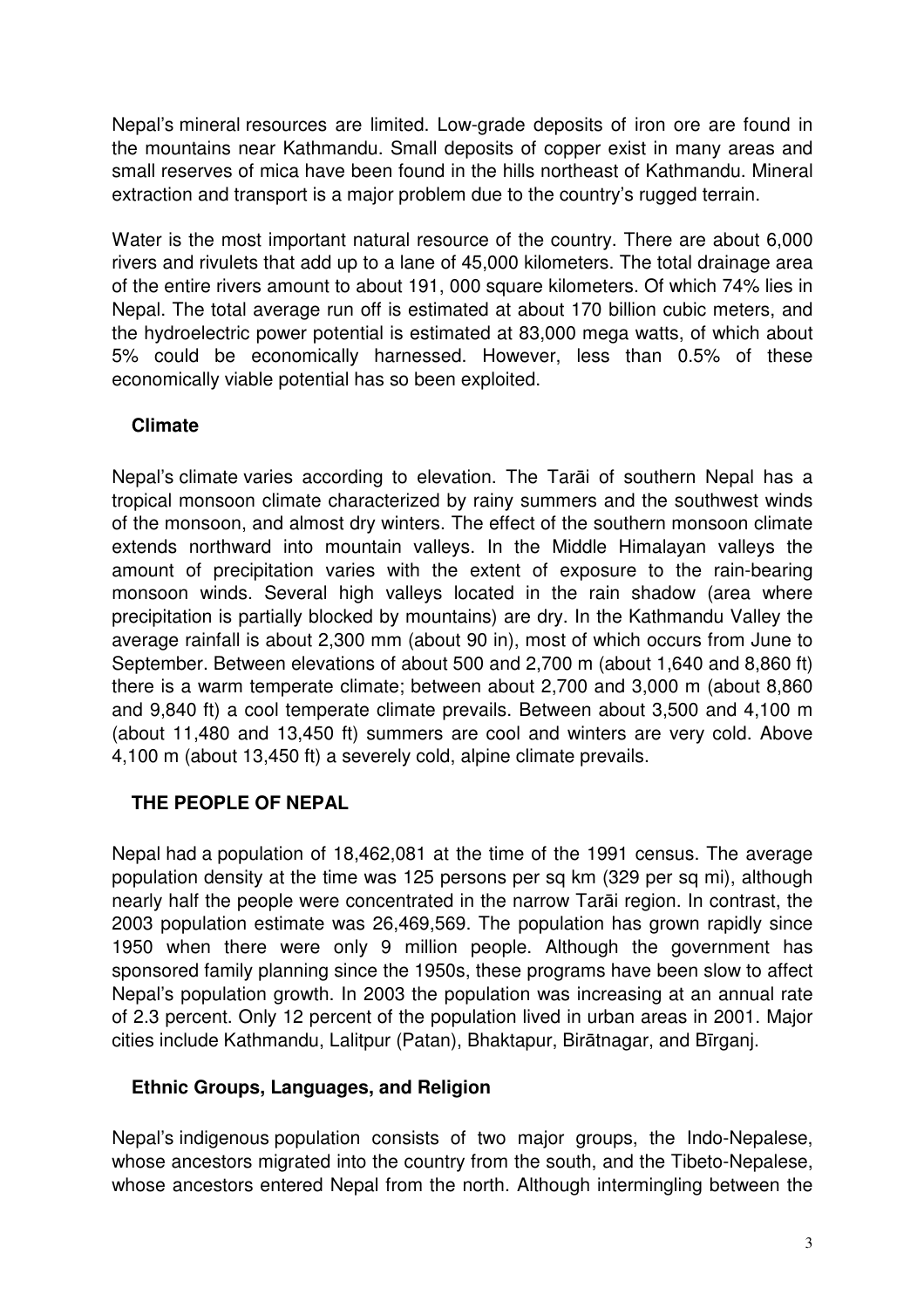two groups has occurred, cultural, linguistic, and religious differences exist both between and within the two groups. The Indo-Nepalese group comprises people who speak Sanskrit-derived languages and are strict adherents to Hinduism. Nepali, the official language, is derived from Sanskrit. Differences within the Indo-Nepalese group are marked more by caste (a system of social hierarchy) than by ethnicity. The Tibeto-Nepalese group comprises several different ethnic groups including Newar, Bhutia, Sherpa, Gurung, Magar, Tamang, Rai, and Limbu people. Although most of the Tibeto-Nepalese speak Nepali, each ethnic group also has its own language. While the majority of Nepali people practice Hinduism, the official religion, a strong shamanist element remains in the religious practices of many Tibeto-Nepalese ethnic groups (see Shaman). Buddhism is also important within the country. Buddha, the founder of Buddhism, was born in Lumbinī, in present-day Nepal. There is also a small Muslim population mainly located in the Tarāi.

# **Education**

Under the Rana family, which ruled Nepal from 1846 to 1951, only the upper class had access to education. After the 1951 revolution, Nepal established an education system with free primary education for all children. Primary school begins at the age of 6 and lasts until age 10. Secondary education that follows lasts until the age of 15. Attendance of primary school was nearly universal in 1999–2000. Secondary school enrollment included only 54 percent (62.3 percent of the boys of that age group and 45 percent of the girls) in 1999–2000. Formal schooling in Nepal is constrained by economic and cultural factors such as a bias against educating girls and a need for children to work at home or in the fields. In 2003 the literacy rate was estimated at 45 percent of the adult population, with a large gap between male and female literacy rates. Only 28 percent of the female population was literate in 2003 compared to 63 percent of the males. Urban areas have higher literacy rates than rural areas. In 1990 Nepal launched a 12-year literacy program targeting 8 million people between the ages of 6 and 45 years old. Tribhuvan University, founded in Kathmandu in 1959, is the only doctoral-granting institution of higher education in Nepal. Nepal also has a number of colleges, all of which are either affiliated with, or follow standards set by, Tribhuvan University.

# **Way of Life**

Nepal's society is predominantly rural. Social life in the village revolves around the family, which is headed by the father. Extended families sometimes break apart as sons separate from parents and brothers from each other in search of additional land. Family property is divided equally among sons at the time of separation. Consequently, family land holdings are extremely fragmented. Villagers often pool resources and labor to implement village-level projects such as irrigation ditches or channels. Rice is the food staple in most parts of the country. Barley, millet, and potatoes are important food staples in the Himalayas.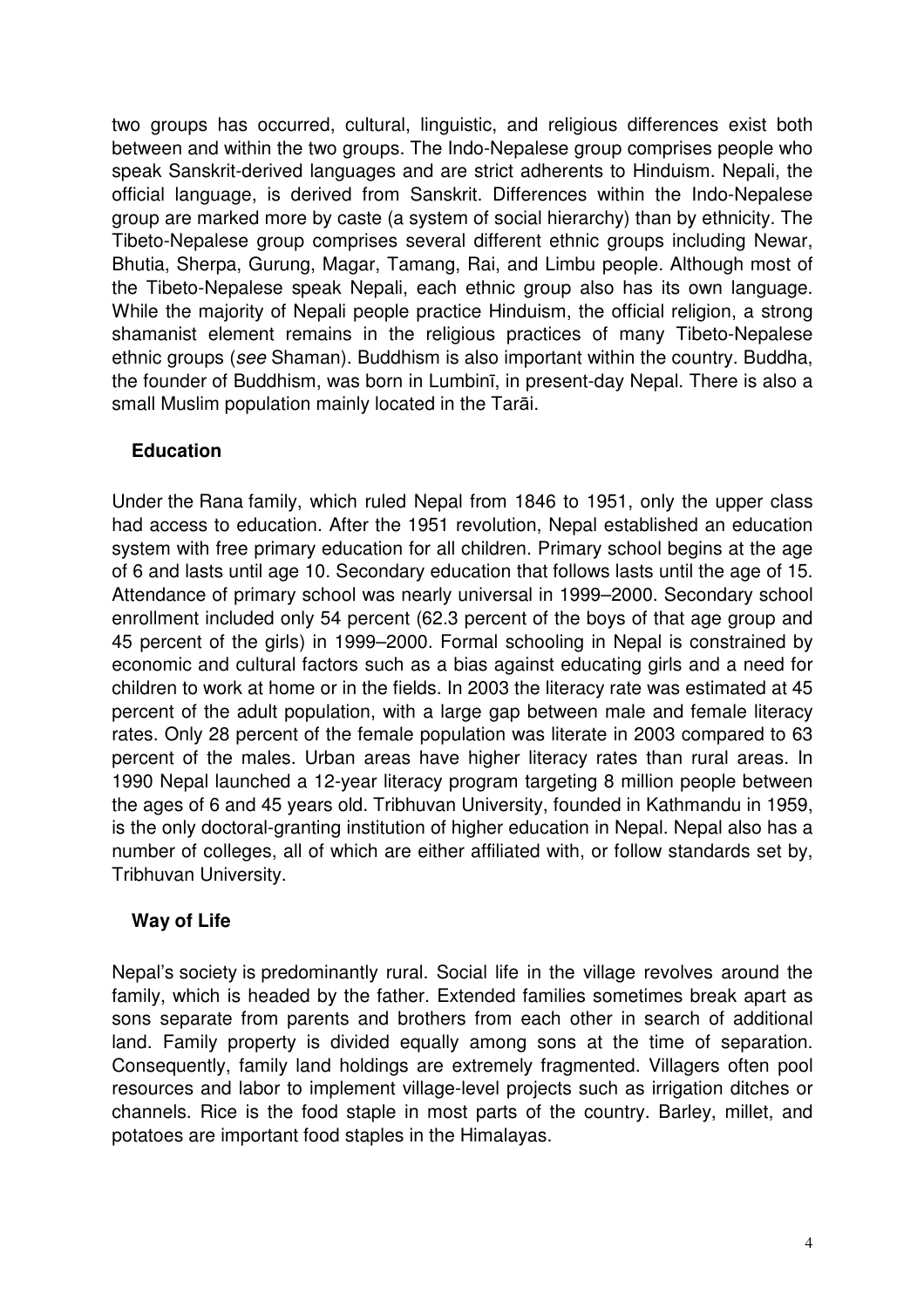In Nepal women are generally subordinate to men and have less access to education, economic resources, and political power. Their plight, however, varies from one ethnic group to another. Among Tibeto-Nepalese communities female status is relatively better than in Indo-Nepalese communities. Generally, women work harder and longer than men, taking care of household chores, fetching water and animal fodder, and farming. Women in upper-class families, however, have maids who do household work and other menial chores.

A revival of artistic and intellectual expression occurred in Nepal after the overthrow of Rana rule in the early 1950s. Nepali works of poetry and literature emphasize patriotism and national pride. Hindu and Buddhist religious values inspire the expression of Nepali artists. The lives of gods, saints, and heroes and the relationship of the individual to society and the universe are explored in sculpture, architecture, and drama. Numerous temples and shrines in the Kathmandu Valley display the skill and highly developed aesthetic sense of Nepali artists. Favorite recreational activities of the Nepali include music and dance. Religious ceremonies involve the use of drums and musical instruments preserved since ancient times. In rural areas devotional songs are an important part of cultural life. Radio Nepal schedules folk music programs to foster the traditional culture of the country.

# **ECONOMY**

The United Nations (UN) classifies Nepal as one of the least developed countries in the world. The country's gross domestic product (GDP) was \$5.6 billion in 2001, with an estimated per capita GDP of \$240. Several factors have contributed to Nepal's underdevelopment, including its landlocked geography, rugged terrain, lack of natural resources, and poor infrastructure. China, India, Japan, the United States, and several European nations have made large investments in Nepal's economy through foreign aid since 1952. Still, the country's economic growth has been slow. Nepal's economy is characterized by heavy dependence on foreign aid, a narrow range of exports, increasing economic disparity between the mountain areas and the more developed Tarāi region, excessive governmental control and regulation, and inefficient public enterprises and administration. In addition, the economy has not kept pace with the country's high population growth. In particular, the slow growth of agriculture has resulted in food shortages and malnutrition for some of Nepal's people.

# **Agriculture and Manufacturing**

Agriculture dominates Nepal's economy. It provides a livelihood for 79 percent of the population and contributes 39 percent of GDP. The Tarāi is the main farming region of the country. Rice and corn are major food crops; potato, oilseed, sugarcane, jute, and tobacco are major cash crops. Nepal's industrial base is limited. Most industries are based on agricultural raw materials or dependent on various imported materials, mostly from India. Large manufacturing plants are owned and operated by the government. Major manufactured products include jute, sugar, cigarettes, beer,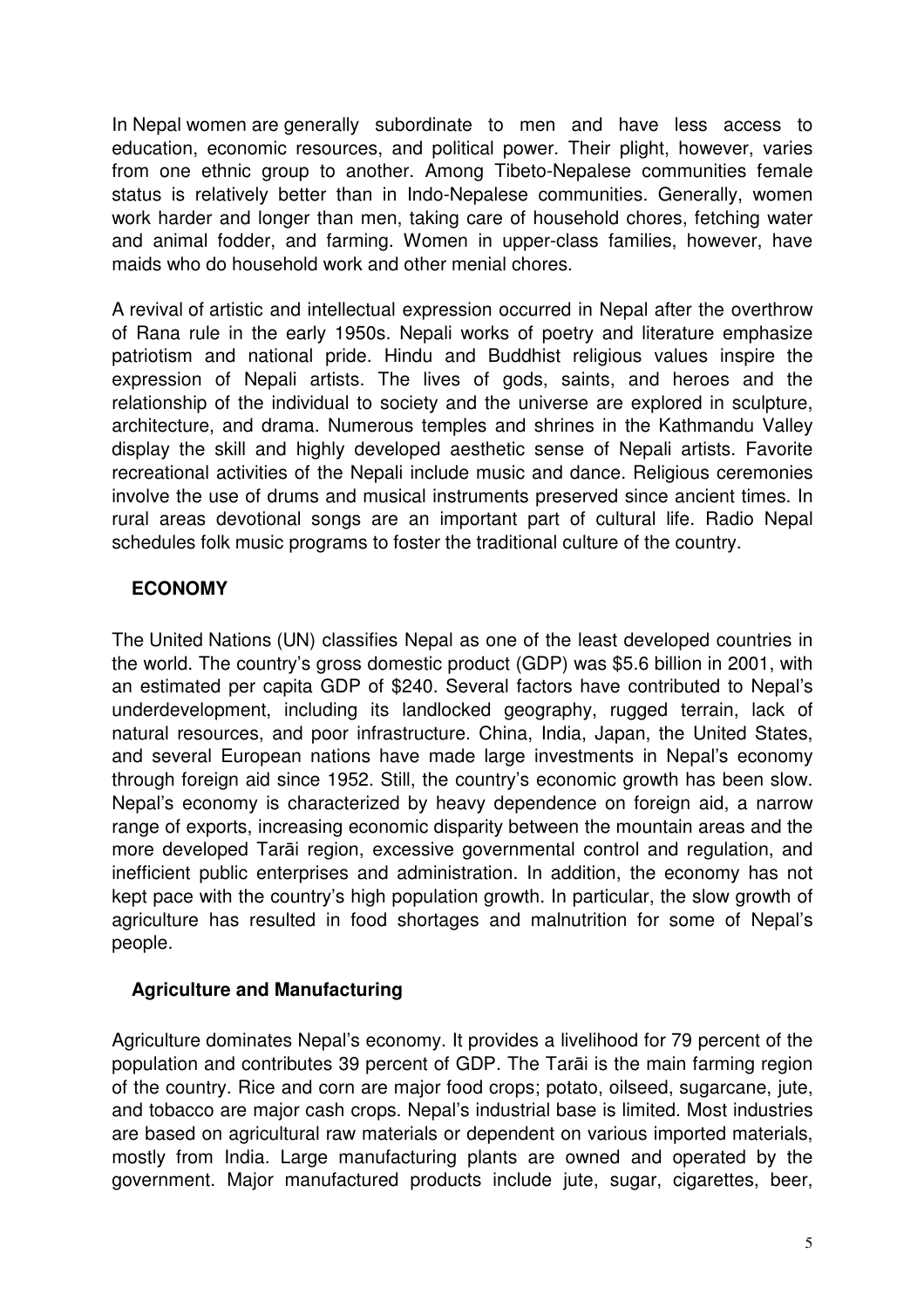matches, shoes, cement, and bricks. Traditional cottage industries such as basket and carpet weaving are also important to Nepal's economy.

# **Energy**

Most of the energy consumed in Nepal comes from traditional sources such as fuel wood, the use of which contributes to deforestation. Tremendous potential exists for hydroelectric power development, but growth is inhibited by terrain, lack of infrastructure, and insufficient capital investment. Nepal has harnessed only a fraction of its potential hydropower. The country is heavily reliant on India for imported, nonrenewable sources of power such as oil and kerosene.

# **Transportation and Communications**

Nepal has a relatively underdeveloped network of roads. There are some main roads, which connect major cities and stretch to the borders of both India and China. However, the main means of transportation is the network of footpaths and trails that interlace the mountains and valleys. There is also a small railway along the Indian border. The government-owned Royal Nepal Airlines was the only commercial airline until 1992, when the government permitted other airlines to operate. Now a number of airlines provide domestic service between Nepal's major cities as well as to its remote regions. International service is available to India, Singapore, Hong Kong, Thailand, Pakistan, and Japan. Tribhuvan International Airport outside Kathmandu is the main airport. There are also several smaller airstrips serving domestic air travel in Nepal.

Nepal has limited telecommunication services. Postal services have improved in recent years but are still inaccessible to many Nepalese. Few people own telephones, although most urban areas have public telephone services. Radio Nepal broadcasts programs in Nepali and English to more than 90 percent of the population. Television programming is limited, but programs from overseas are available via satellite in remote parts of the country. The major newspapers in Nepal include the Gorkhapatra, Nepali Hindi Daily, Samaya, and Daily News; freedom of the press was guaranteed under Nepal's 1990 constitution.

# **Foreign Trade**

For geographical and historical reasons, most of Nepal's trade is with India. Attempts have been made to diversify trade by making new agreements with China, Pakistan, Bangladesh, the United States, the United Kingdom, Singapore, Thailand, Germany, and Japan. Nepal has a growing trade deficit with India. Major exports are clothing, carpets, grain, and leather goods. Major imports are petroleum products, fertilizer, and machinery.

# **Currency and Banking**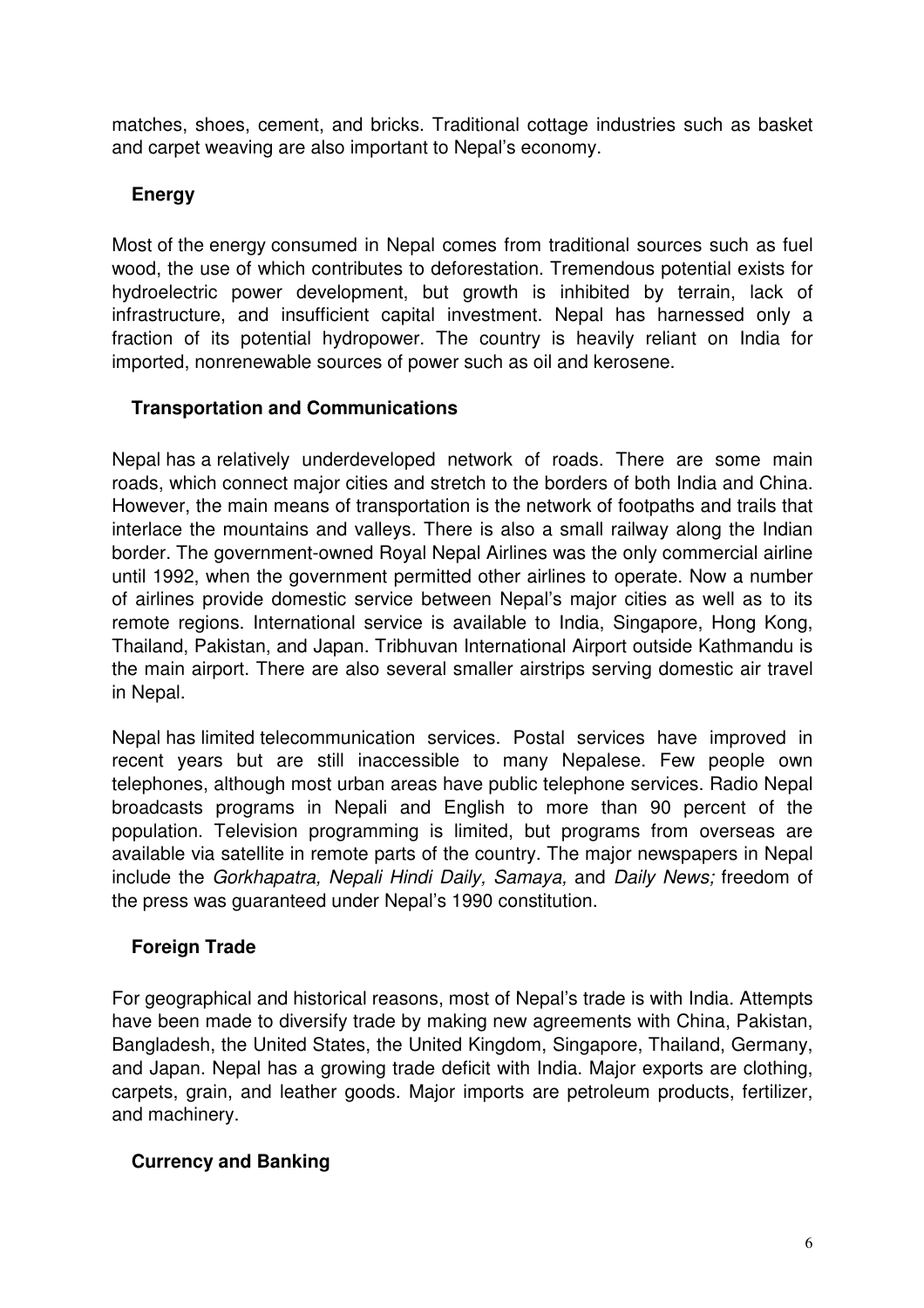Nepal's monetary unit is the Nepalese rupee (74.95 Nepalese rupees equal U.S. \$1; 2001 average). It is issued from the country's central bank, Nepal Rastra Bank (founded in 1956). Indian rupees are still used in Nepal, although less widely than before trade disputes between the two countries in 1989.

# **GOVERNMENT**

Nepal's government is a constitutional monarchy. In response to major prodemocracy protests, Nepal adopted a new constitution in 1990 that established a multiparty democracy but preserved the king's status as chief of state. The 1990 constitution ended nearly 30 years of absolute monarchy in which the king dominated Nepal's politics and political parties were banned. Nepal has universal suffrage beginning at the age of 18.

# **Administrative and Physical Divisions**

The country is administratively divided in to five development regions. Those are Eastern, Central, Western, Mid Western and Far Western. These regions again divided in to 75 districts. Village development committee (VDC) and Municipalities are the lower administrative units. Each VDC is comprised of 9 words. Currently there are 3,915 VDC's and 58 Municipalities.

# **Political Parties**

Major political parties include the Nepali Congress Party (NCP), a reform-oriented centrist party, and the Communist Party of Nepal (Unified Marxist-Leninist), or CPN-UML. Both of these parties operated illegally in Nepal from exile in India until the 1990 reforms lifted the ban on political parties. The pro-royal National Democratic Party (NDP) was formed prior to the first democratic elections in 1991. In 1998 a faction within the CPN-UML broke away to form a new party, the Communist Party of Nepal (Marxist-Leninist), or CPN-ML.

# **Social Services**

Nepal has significant health care problems and receives aid through foreign agencies and religious groups. Diseases and chronic infections have been particularly prevalent in rural areas, including goiter, tuberculosis, and dysentery. Cases of leprosy continue to exist in some areas. Another chronic problem in Nepal is malnutrition, which is particularly severe in hill and mountain regions where people often experience food shortages.

# **International Organizations**

Nepal has been a member of the United Nations since 1955 and participates in several international agencies such as the United Nations Food and Agricultural Organization; the United Nations Educational, Scientific, and Cultural Organization; the World Health Organization; and the Economic Council for Asia and the Far East.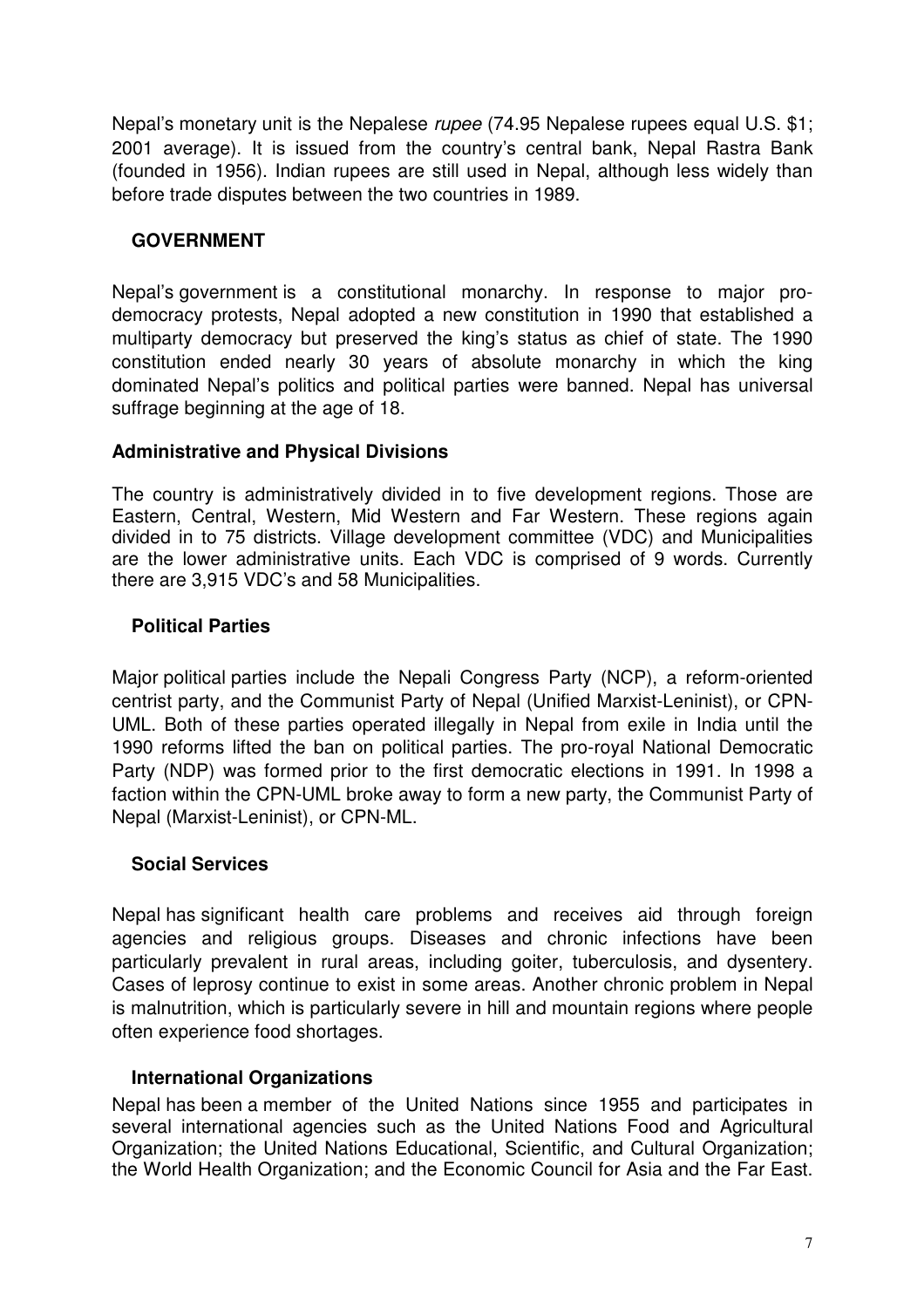In 1961 Nepal became a member of the International Bank for Reconstruction and Development (World Bank). Kathmandu is the permanent seat of the South Asian Association for Regional Cooperation.

#### **1. NUMBER OF MINES IN NEPAL**

There are 283 stone quarry officially run in Nepal, out of those 38 quarries run only in the district Lalitpur of Central Development Region of Nepal. Apart from these there are 10 lime stone quarries in Nepal

# **1.1 Definition of ASM**

Quarries in Nepal have a minimum area of 1.2 sq. kms. as fixed by authorities.

#### **1.2 ASM Sector Units studied**

Only the black stone quarries of Nepal have been studied and this study was carried out in the district of Lalitpur.

#### **1.3 Structure of the Industry Concerned**

In respect of the quarries of Eastern India quarries of Nepal are big and employ at least 150 labours in a single quarry. The structure is like this.



# **1.4 ASM Standing/Advisory/Controlling Body**

These quarries are not controlled by any central or regional authority. These are strictly controlled by district authorities like District Administrative Committee (DAC). Regarding permission and technical know-how one quarry owner have to go to 7 authorities like:

1) Department Mines and Geology (for technical know-how.),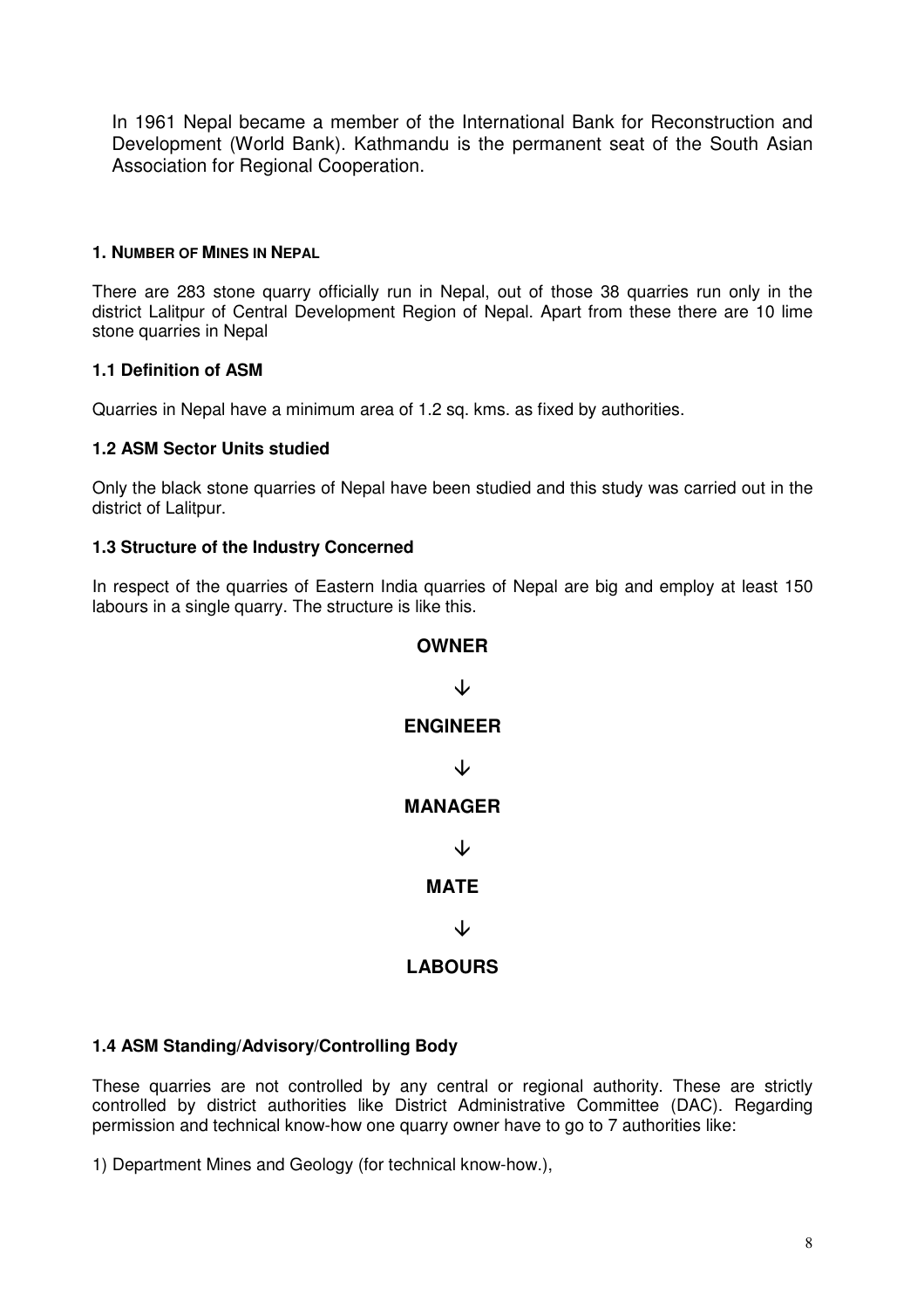- 2) Department of Topography Survey,
- 3) District Administrative Committee (DAC)
- 4) District Roads Office,
- 5) District Soil Conservation Office,
- 6) District Building and Urban Development Office,

7) District Forest Office.

#### **1.5 Local Context: Physical Extent of the Area, Administrative Units**

The country is administratively divided in to five development regions. Those are Eastern, Central, Western, Mid Western and Far Western. These regions again divided in to 75 districts. Village development committee (VDC) and Municipalities are the lower administrative units. Each VDC is comprised of 9 words. Currently there are 3,915 VDC's and 58 Municipalities.

Stone quarries are totally controlled by DAC and VDC's.

#### **1.6 Previous Estimates by Others**

There is no written or printed report found on this aspect.

#### **1.7 Estimates by the Author**

In 283 quarries of Nepal approximztely42, 000 people are engaged officially. Other than these persons at least 20,000 to 30,000 people are engaged in unorganized way in the same field. These people collect boulders from there surroundings and break those into chips and sale directly to the building sides. They don't work in a quarry. Taking an average of Rs.120 a day, one such person earns Rs.35,000 in a year which could not be reflected in any report.

Normally, the quarry owner in Nepal has his own stone crusher and transpiration. Most of them are road contractors. So percent of profit is not divided among quarry owner, crusher owner and contractor. The expense of running a quarry is only for its maintenance, stuff payments for its power supply. Labours are paid in a quarry or in a crusher Rs.150 to Rs.180 a day. Price of four ton stone is Rs.1,500 at present and a quarry produces 30 tons of stone per day at present. This production was 50 to 60 ton a day four years earlier. Decrease of production caused by present country law against usage of blasting materials like dynamite.

Unlike the quarry owner of eastern India, quarry owners of Nepal are rich and resourceful persons. At the same time they have got some kind of influence over the authorities.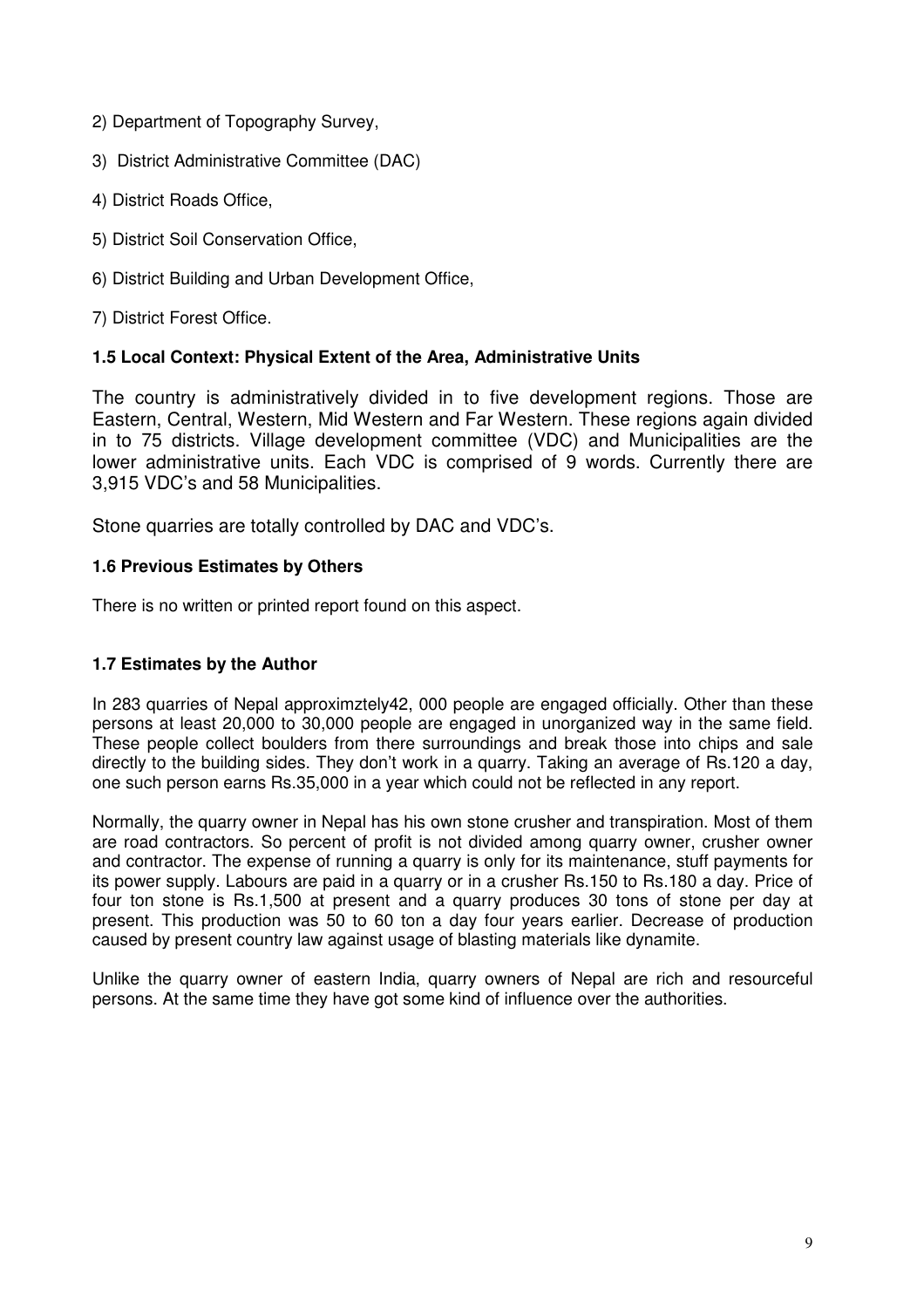**Percentage of profit from a quarry:** 



#### **2. ORIGINS/TRADITIONS**

The United Nations (UN) classifies Nepal as one of the least developed countries in the world. The country's gross domestic product (GDP) was \$5.6 billion in 2001, with an estimated per capita GDP of \$240. Several factors have contributed to Nepal's underdevelopment, including its landlocked geography, rugged terrain, lack of natural resources, and poor infrastructure. China, India, Japan, the United States, and several European nations have made large investments in Nepal's economy through foreign aid since 1952. Still, the country's economic growth has been slow. Nepal's economy is characterized by heavy dependence on foreign aid, a narrow range of exports, increasing economic disparity between the mountain areas and the more developed Tarāi region, excessive governmental control and regulation, and inefficient public enterprises and administration. In addition, the economy has not kept pace with the country's high population growth. In particular, the slow growth of agriculture has resulted in food shortages and malnutrition for some of Nepal's people.

Agriculture dominates Nepal's economy. It provides a livelihood for 79 percent of the population and contributes 39 percent of GDP. The Tarāi is the main farming region of the country. Rice and corn are major food crops; potato, oilseed, sugarcane, jute, and tobacco are major cash crops. Nepal's industrial base is limited. Most industries are based on agricultural raw materials or dependent on various imported materials, mostly from India. Large manufacturing plants are owned and operated by the government. Major manufactured products include jute, sugar, cigarettes, beer, matches, shoes, cement, and bricks. Traditional cottage industries such as basket and carpet weaving are also important to Nepal's economy.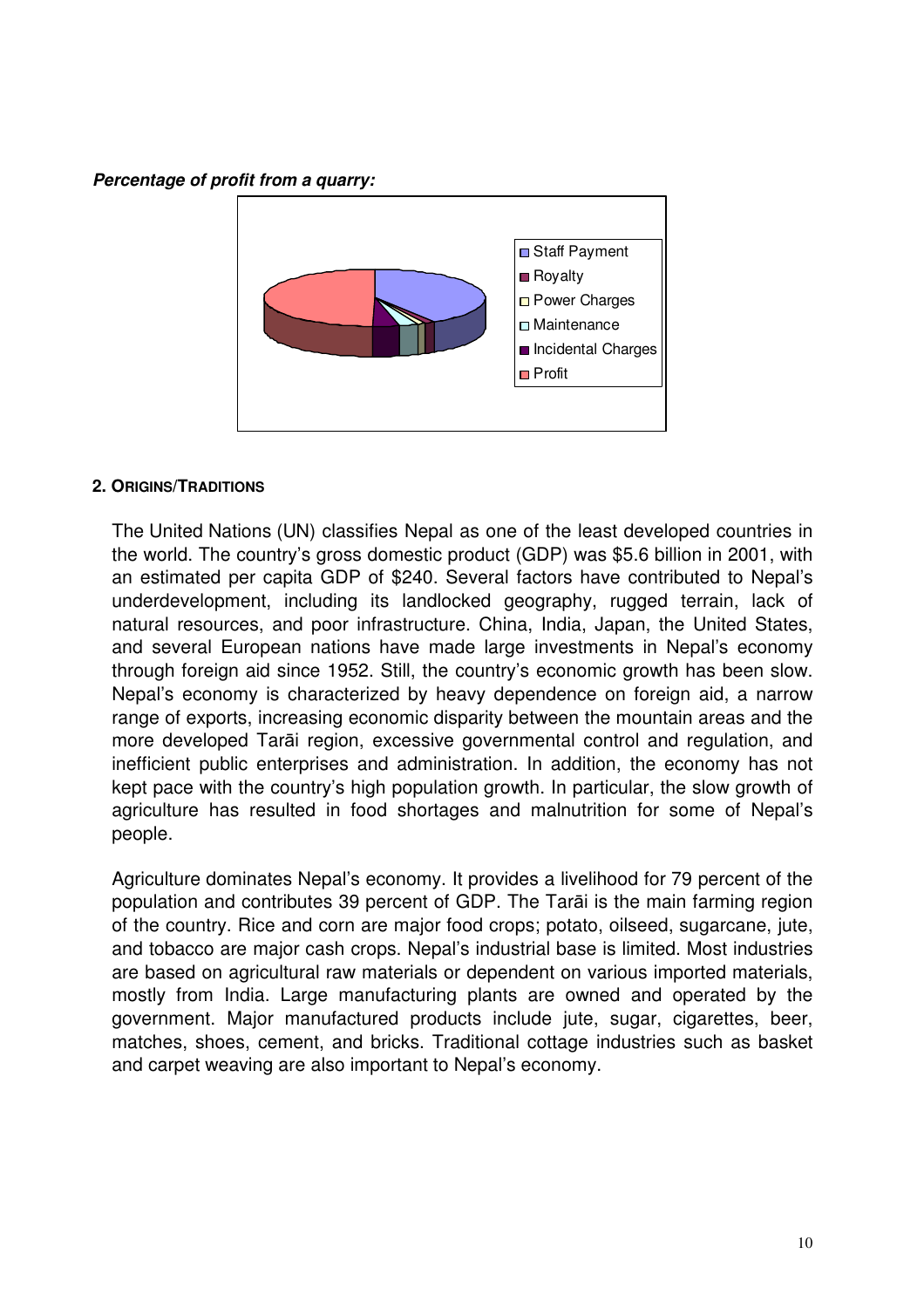# **Edible cereal grain production and requirement of major crops in Nepal**

| Crops         |   | 1999-   | $2000 -$ | $2001 -$ | $2002 -$ |
|---------------|---|---------|----------|----------|----------|
|               |   | 2000    | 2001     | 2002     | 2003     |
| Rice          | P | 2259393 | 2356646  | 2294205  | 2271914  |
| Maize         | P | 1007178 | 1001478  | 999831   | 1059751  |
| Wheat         | P | 934559  | 914885   | 1008827  | 1069257  |
| Millet        | P | 242331  | 231915   | 231714   | 231931   |
| <b>Barley</b> | P | 8478    | 8255     | 8472     | 8613     |
| Total         | P | 4451939 | 4513179  | 453049   | 4641466  |
|               | R | 4383443 | 4430128  | 4463027  | 4565820  |
|               | B | 68496   | 83051    | 80022    | 75646    |

(in M. Ton)

 $P =$  Production,  $R =$  Requirement,  $B =$  Balance

# **Economics Characteristics:**

# **Economic Activity and Inactive Population**

| <b>Status</b>              | 1991 Census |             |           |            | 2001 Census |               | 2005 Census |             |           |
|----------------------------|-------------|-------------|-----------|------------|-------------|---------------|-------------|-------------|-----------|
|                            | Total       | <b>Male</b> | Female    | Total      | <b>Male</b> | <b>Female</b> | Total       | <b>Male</b> | Female    |
| <b>Economically Active</b> | 7,339,586   | 4,375,583   | 2,964,003 | 10,637,243 | 5,971,024   | 4,666,219     | 11,622,845  | 6.524.274   | 5,089,571 |
| Economically<br>Inactive   | 5,638,024   | 2,043,899   | 3,594,125 | 6,133,037  | 2,359,552   | 3.773.484     | 6,701,298   | 2,578,178   | 4.123.119 |

**Major Groups of Economically Active Population** 10 year and above

| Census     | Legislators/<br>Senior<br>Officials/<br>Managers | Prof./<br>Semi Prof.<br>Tech<br>Workers | Adm &<br>Clerical<br>Workers | <b>Services</b><br>Workers and<br>Shop, Market<br>Sales<br>Workers | Farm<br>Fishing/<br>Forestry<br>Worker | Craft &<br>Trade<br>Workers | Prod.<br>Labour<br>Worker | Other and<br><b>Not</b><br>Started |
|------------|--------------------------------------------------|-----------------------------------------|------------------------------|--------------------------------------------------------------------|----------------------------------------|-----------------------------|---------------------------|------------------------------------|
| 2001       | 116,683                                          | 844,696                                 | 412,728                      | 1,589,077                                                          | 11,938,521                             | 1,873,711                   | 289,922                   | 1,836,247                          |
| 2005 Proj. | 127,495                                          | 922,962                                 | 450,970                      | 1,736,315                                                          | 13,044,695                             | 2,047,321                   | 316,785                   | 2,006,386                          |

# **Economically Inactive Population by Reasons** 10 year and above

| Census     | Total      | Student   | Homemaker<br>Household<br>Chores | Aged      | Pension/<br>Income<br>Recipient | Physically<br>& Mentally<br>Handicapped | Other   | Not<br>Stated |
|------------|------------|-----------|----------------------------------|-----------|---------------------------------|-----------------------------------------|---------|---------------|
| 2001       | 16,288,042 | 7,728,634 | 5,442,164                        | 1,252,200 | 487.198                         | 459.435                                 | 739,838 | 351,044       |
| 2005 Proj. | 17,797,223 | 8.444.77  | 5,946,412                        | 1,368,224 | 532,340                         | 502.004                                 | 808,388 | 384,571       |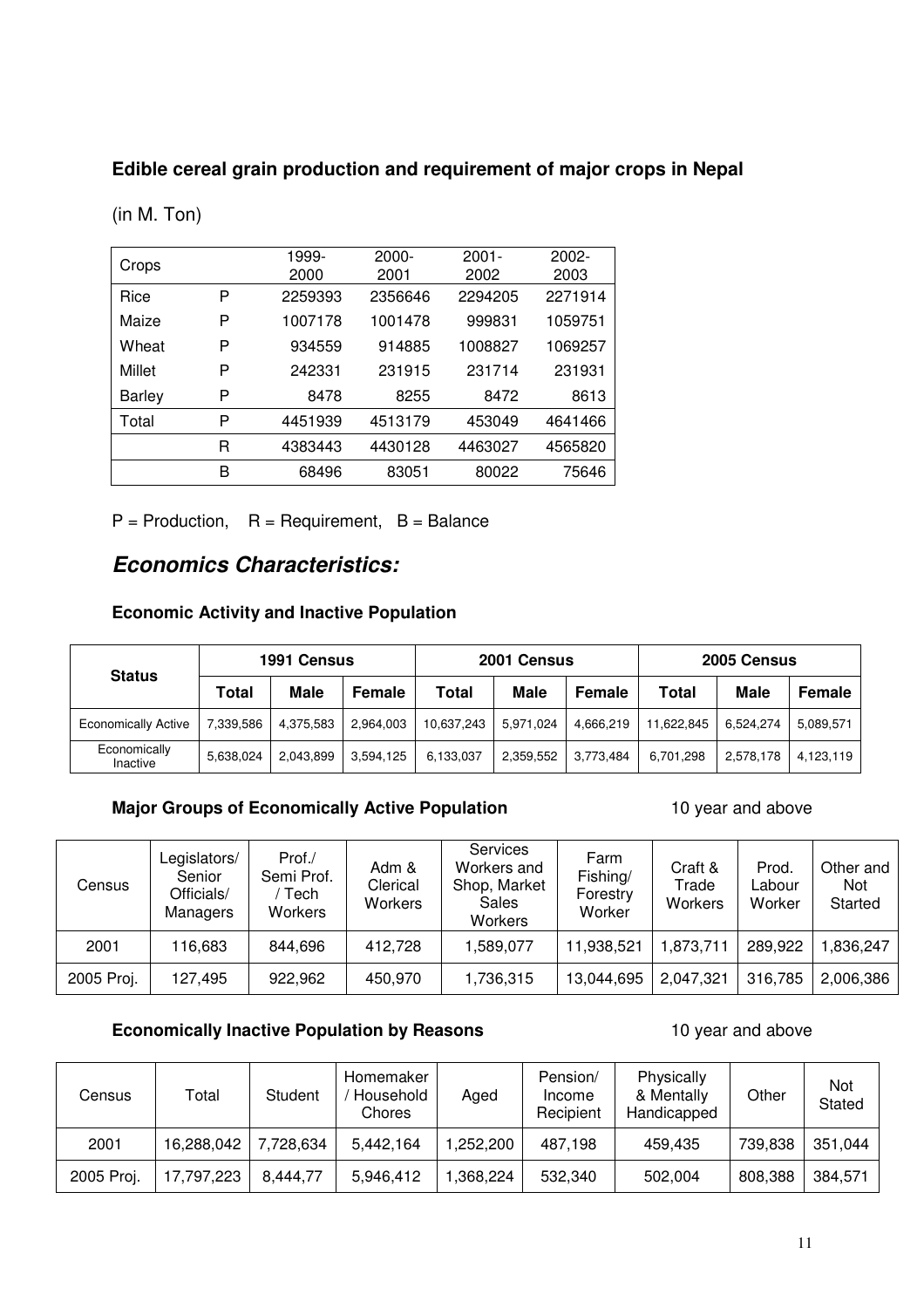# **2.1 Local Economic Traditions**

Previously local economic tradition was controlled by agriculture and forest wood. Nepal is not a rich country so far its mineral deposits are concerned. No big industry was built before 1960's.

# **2.2 Present Power Structures**

|              | RESIDENTIAL SECTOR ENERGY CONSUMPTION |                  |               |                      |  |  |  |
|--------------|---------------------------------------|------------------|---------------|----------------------|--|--|--|
|              |                                       |                  |               | (In thousand<br>TOE) |  |  |  |
|              | <b>Energy Type</b>                    | $2001 -$<br>2002 | 2002-<br>2003 | 2003-2004            |  |  |  |
| 1            | <b>Traditional</b>                    |                  |               |                      |  |  |  |
|              | Fuel Wood                             | 6258             | 6389          | 6528                 |  |  |  |
|              | Agric.<br>Residue                     | 275              | 281           | 287                  |  |  |  |
|              | Animal Waste                          | 467              | 477           | 487                  |  |  |  |
| $\mathbf{2}$ | <b>Commercial</b>                     |                  |               |                      |  |  |  |
|              | Coal                                  | 0                | n             | 0                    |  |  |  |
|              | Petro-<br>Products                    | 301              | 276           | 305                  |  |  |  |
|              | Electricity                           | 47               | 52            | 56                   |  |  |  |
|              | <b>Total</b>                          | 7348             | 7475          | 7663                 |  |  |  |

|             | <b>INDUSTRIAL SECTOR ENERGY CONSUMPTION</b> |                  |               |                      |  |  |  |  |
|-------------|---------------------------------------------|------------------|---------------|----------------------|--|--|--|--|
|             |                                             |                  |               | (In thousand<br>TOE) |  |  |  |  |
|             | Energy Type                                 | $2001 -$<br>2002 | 2002-<br>2003 | 2003-2004            |  |  |  |  |
| 1           | <b>Traditional</b>                          |                  |               |                      |  |  |  |  |
|             | Fuel Wood                                   | 16               | 17            | 17                   |  |  |  |  |
|             | Agric.<br>Residue                           | 31               | 32            | 33                   |  |  |  |  |
|             | Animal Waste                                | n                | O             | ი                    |  |  |  |  |
| $\mathbf 2$ | Commercial                                  |                  |               |                      |  |  |  |  |
|             | Coal                                        | 151              | 134           | 171                  |  |  |  |  |
|             | Petro-<br>Products                          | 33               | 32            | 28                   |  |  |  |  |
|             | Electricity                                 | 50               | 53            | 57                   |  |  |  |  |
|             | Total                                       | 281              | 268           | 306                  |  |  |  |  |

| <b>COMMERCIAL SECTOR ENERGY CONSUMPTION</b> |          |          |           |  |  |  |
|---------------------------------------------|----------|----------|-----------|--|--|--|
| (In thousand                                |          |          |           |  |  |  |
|                                             |          |          | TOE       |  |  |  |
| <b>Energy Type</b>                          | $2001 -$ | $2002 -$ | 2003-2004 |  |  |  |
|                                             | 2002     | 2003     |           |  |  |  |
| <b>Traditional</b>                          |          |          |           |  |  |  |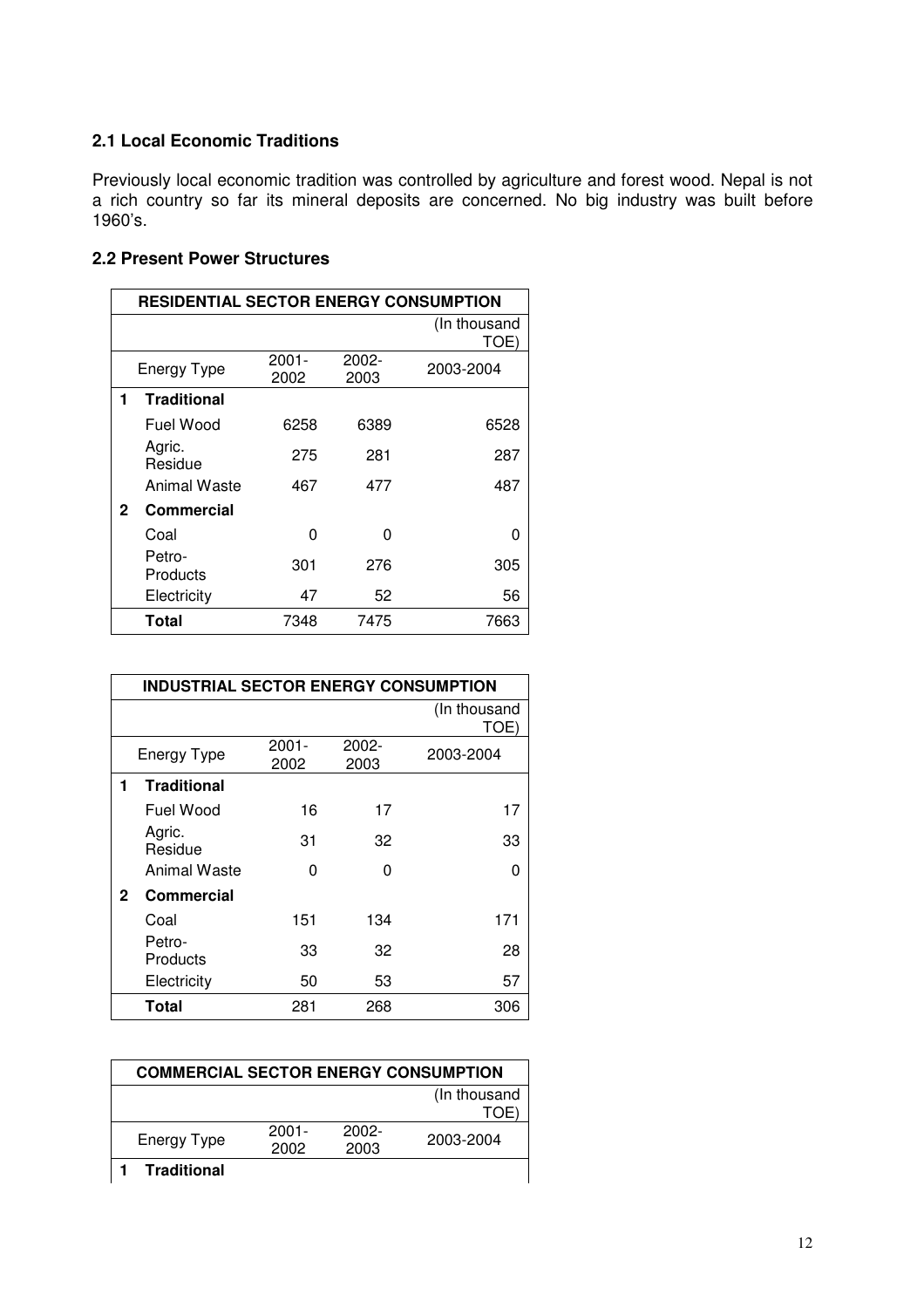|              | Fuel Wood           | 41  | 45 | 45  |
|--------------|---------------------|-----|----|-----|
|              | Agric.<br>Residue   | 0   | O  | 0   |
|              | <b>Animal Waste</b> | ი   | U  | 0   |
| $\mathbf{2}$ | <b>Commercial</b>   |     |    |     |
|              | Coal                | 0   |    | 0   |
|              | Petro-<br>Products  | 67  | 43 | 47  |
|              | Electricity         | 8   | 9  | 9   |
|              | <b>Total</b>        | 116 | 97 | 101 |

Source: Nepal Oil Corporation Ltd.

| <b>Installed Renewable Energy System</b> |                      |                   |                                                                          |                   |                  |                   |                     |                    |
|------------------------------------------|----------------------|-------------------|--------------------------------------------------------------------------|-------------------|------------------|-------------------|---------------------|--------------------|
|                                          | Solar home<br>system |                   | Micro-hydro<br><b>Electrification</b><br><b>Turbine mills</b><br>schemes |                   | Imp.<br>Ghatta   |                   | <b>Biogas Plant</b> |                    |
| No. of<br>system                         | Capacity<br>(kWp)    | No. of<br>schemes | Capacity<br>(kW)                                                         | No. of<br>schemes | Capacity<br>(kW) | No. of<br>schemes | No. of<br>plant     | Capacity<br>(Cu.m) |
| 42,550                                   | 1,584.5              | 1,371             | 7,471.7                                                                  | 804               | 7,106.9          | 872               | 111,395             | 766,146.9          |

|                                                                     | <b>Electricity Connection from various systems</b>       |                                                            |                                                                         |                                                                             |                                                                      |  |  |
|---------------------------------------------------------------------|----------------------------------------------------------|------------------------------------------------------------|-------------------------------------------------------------------------|-----------------------------------------------------------------------------|----------------------------------------------------------------------|--|--|
| No. of<br>domestic<br>Consumers,<br><b>NEA</b><br>& other<br>system | No. of HH<br><b>Connected to</b><br>solar<br>Home system | No. of HH<br><b>Connected to</b><br>Micro-hydro<br>schemes | Total no. of HH<br><b>Having</b><br><b>Connection</b><br>to Electricity | $%$ of HH<br><b>Having</b><br><b>Connection</b><br>to<br><b>Electricity</b> | $%$ of HH<br><b>Having</b><br><b>Access to</b><br><b>Electricity</b> |  |  |
| 962,905                                                             | 42,550                                                   | 68,961                                                     | 1,074,416                                                               | 25.74                                                                       | 32.71                                                                |  |  |

|           | <b>Yearly Growth of Solar Home System</b> |                                    |                                  |                                             |  |  |  |  |
|-----------|-------------------------------------------|------------------------------------|----------------------------------|---------------------------------------------|--|--|--|--|
| Year      | No. of Systems<br><b>Installed</b>        | Cumulative no. of<br><b>System</b> | <b>Installed capacity</b><br>kwp | <b>Cumulative Installed</b><br>capacity kwp |  |  |  |  |
| 2002-2003 | 16,598                                    | 42,550                             | 584.2                            | 1,584.5                                     |  |  |  |  |
| 2001-2002 | 13,676                                    | 25,952                             | 540.2                            | 1,000.3                                     |  |  |  |  |
| 2000-2001 | 6,082                                     | 12,276                             | 237.0                            | 460.1                                       |  |  |  |  |
| 1999-2000 | 2,715                                     | 6,194                              | 97.4                             | 223.2                                       |  |  |  |  |
| 1998-1999 | 1,899                                     | 3,479                              | 68.3                             | 125.8                                       |  |  |  |  |
| 1997-1998 | 736                                       | 1,580                              | 27.4                             | 57.5                                        |  |  |  |  |
| 1996-1997 | 562                                       | 844                                | 20.4                             | 30.1                                        |  |  |  |  |
| 1995-1996 | 149                                       | 282                                | 4.9                              | 9.7                                         |  |  |  |  |
| 1994-1995 | 36                                        | 133                                | 1.2                              | 4.8                                         |  |  |  |  |
| 1993-1994 | 89                                        | 97                                 | 3.3                              | 3.6                                         |  |  |  |  |
| 1992-1993 | 8                                         | 8                                  | 0.3                              | 0.3                                         |  |  |  |  |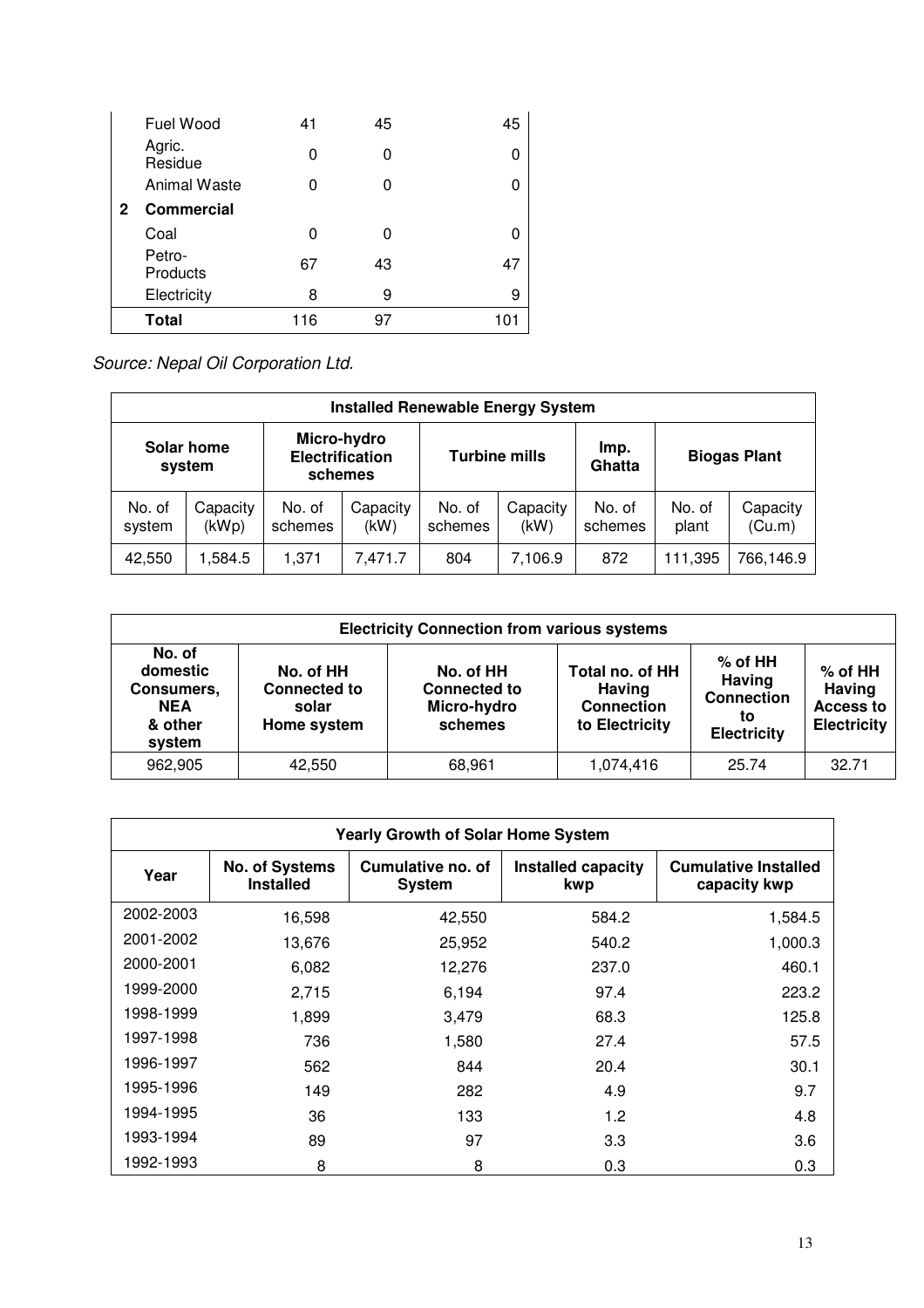|      | <b>Yearly Growth of improved Ghatta</b>  |                                   |              |                                          |                                    |  |  |  |  |
|------|------------------------------------------|-----------------------------------|--------------|------------------------------------------|------------------------------------|--|--|--|--|
| Year | No. of schemes<br>Installed in a<br>year | <b>Cumulative no</b><br>of Scheme | Year         | No. of schemes<br>Installed in a<br>year | <b>Cumulative no</b><br>of Schemes |  |  |  |  |
| 2003 | 25                                       | 872                               | 1997         | 18                                       | 373                                |  |  |  |  |
| 2002 | 58                                       | 847                               | 1996         | 40                                       | 355                                |  |  |  |  |
| 2001 | 107                                      | 789                               | 1995         | 44                                       | 315                                |  |  |  |  |
| 2000 | 91                                       | 682                               | 1993 to 1995 | 137                                      | 271                                |  |  |  |  |
| 1999 | 124                                      | 591                               | 1991 to 1993 | 54                                       | 134                                |  |  |  |  |
| 1998 | 94                                       | 467                               | 1984 to 1988 | 80                                       | 80                                 |  |  |  |  |

|           | <b>Yearly Growth of Biogas Plant</b>        |                             |                                       |                                               |  |  |  |  |  |
|-----------|---------------------------------------------|-----------------------------|---------------------------------------|-----------------------------------------------|--|--|--|--|--|
| Year      | <b>No. of Plants</b><br>Installed in a year | Cumulative no. of<br>plants | Installed capacity<br>cu.m. in a year | <b>Cumulative Installed</b><br>capacity cu.m. |  |  |  |  |  |
| 2002-2003 | 16,340                                      | 111,395                     | 95,380                                | 766,146.9                                     |  |  |  |  |  |
| 2001-2002 | 15,527                                      | 95,055                      | 92,480                                | 670,766.9                                     |  |  |  |  |  |
| 2000-2001 | 17,857                                      | 79,528                      | 107,472                               | 578,286.9                                     |  |  |  |  |  |
| 1999-2000 | 13,265                                      | 61,671                      | 84,622                                | 470,817.9                                     |  |  |  |  |  |
| 1998-1999 | 11,052                                      | 48,406                      | 81,725                                | 386,192.9                                     |  |  |  |  |  |
| 1997-1998 | 9,869                                       | 37,354                      | 78,348                                | 304,467.9                                     |  |  |  |  |  |
| 1996-1997 | 8,387                                       | 27,485                      | 68,673                                | 226,119.9                                     |  |  |  |  |  |
| 1995-1996 | 7,157                                       | 19,098                      | 62,777                                | 157,446.9                                     |  |  |  |  |  |
| 1994-1995 | 5,117                                       | 11,941                      | 47,055                                | 94,669.9                                      |  |  |  |  |  |
| 1993-1994 | 3,506                                       | 6,824                       |                                       | 47,614.9                                      |  |  |  |  |  |
| 1992-1993 | 3,318                                       | 3,318                       |                                       |                                               |  |  |  |  |  |

#### **3. LOCATION AND DISTRIBUTION**

Most of the quarries of Nepal are situated in Central Development Region, especially in he district Lalitpur, where 38 big size quarries run. The only Govt. run quarry is in Jhapa district of Eastern Development Region, which is the largest in size. In southern part of the country stones are collected from the river like Gandaki, Kaliganga etc. There are many quarries run in Biratnagar, Birganj, Bhadrapur, Botuwal & some other localities.

#### **3.1 Regional Distribution**

The most developed parts of the country lie in Central Development Region and most part of Eastern Development Region. For this reason necessity of quarries is maximum in these places.

Out of 283 quarries in Nepal, 80 run in Central Development Region, more than 150 quarries run in Eastern Development Region and rest 53 quarries lie in Mid western, Western and Far western Development Regions.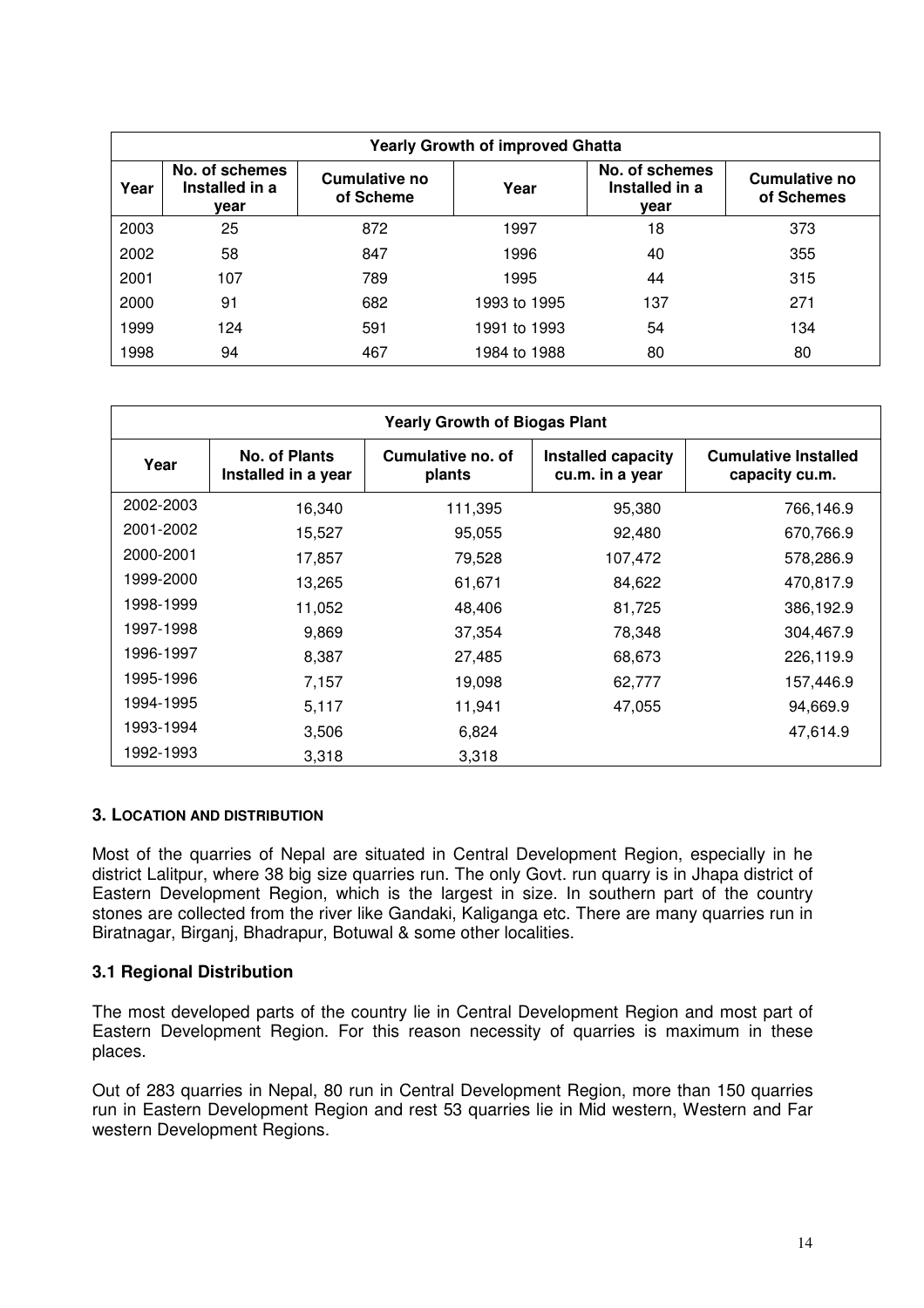#### **3.2 Causes of Regional Variations in Distribution**

Total length of motorable road in Nepal is low, especially poorly developed regions like Western, Mid western and Far western Development Regions. Construction of building and roadways is maximum rest two regions. Number of quarries running is high only in these two regions.

| <b>ROAD</b> |                     |          |        |           |                      |            |       |       |              |
|-------------|---------------------|----------|--------|-----------|----------------------|------------|-------|-------|--------------|
|             | <b>Type of Road</b> |          |        |           | <b>Road Category</b> |            |       |       | <b>Total</b> |
| BT          | <b>GR</b>           | ER       | Total  | <b>NH</b> | <b>FRN</b>           | <b>FRO</b> | DR    | UR    |              |
| 4,780.91    | 4,519.84            | 7,633.74 | 16,934 | 3,028     | .664                 | 168        | 9,775 | 2,198 | 16,833       |

 $BT = Black Tapped, GR = Graveled, ER = Earthen$ 

| LENGTH OF ROADS BY TYPE IN DIFFERENT ZONES (2002) (Length in km.) |         |         |         |              |  |  |  |  |
|-------------------------------------------------------------------|---------|---------|---------|--------------|--|--|--|--|
| <b>Zones</b>                                                      | ВT      | GR      | ER      | <b>Total</b> |  |  |  |  |
| Mechi                                                             | 275.73  | 383.42  | 525.90  | 1185.05      |  |  |  |  |
| Koshi                                                             | 366.52  | 518.03  | 555.77  | 1440.32      |  |  |  |  |
| Sagarmatha                                                        | 241.89  | 262.75  | 351.15  | 855.79       |  |  |  |  |
| Janakpur                                                          | 359.79  | 756.85  | 961.57  | 2078.14      |  |  |  |  |
| Bagamati                                                          | 1083.05 | 456.93  | 1037.77 | 2577.75      |  |  |  |  |
| Narayani                                                          | 588.31  | 693.89  | 726.98  | 2009.18      |  |  |  |  |
| Gandaki                                                           | 475.60  | 45.00   | 754.50  | 1275.10      |  |  |  |  |
| Lunbini                                                           | 520.41  | 386.98  | 675.64  | 1583.03      |  |  |  |  |
| Dhawalagiri                                                       | 32.11   | 15.13   | 50.00   | 97.24        |  |  |  |  |
| Rapti                                                             | 137.30  | 345.50  | 526.13  | 1008.93      |  |  |  |  |
| Bheri                                                             | 335.26  | 318.71  | 552.30  | 1206.27      |  |  |  |  |
| Karnali                                                           | 0.00    | 0.00    | 0.00    | 0.00         |  |  |  |  |
| Seti                                                              | 236.54  | 244.85  | 328.60  | 809.99       |  |  |  |  |
| Mahakali                                                          | 128.40  | 91.80   | 487.50  | 707.70       |  |  |  |  |
| Total                                                             | 4780.91 | 4519.84 | 7533.74 | 16834.49     |  |  |  |  |

 $BT = Black Topped, GR = Graveled, ER = Earthen$ 

Source: Nepal Road Statistics, Department of Roads.

The quarries run in the south, namely those collects pebbles from rivers and crush those, depend solely on export to India. There is vast and increasing demand of stone chips in the northern states of India. Out of 486 crushers of Nepal, there are nearly 300 depend on export.

#### **4. GROWTH FACTORS**

#### **4.1 Governance Factors**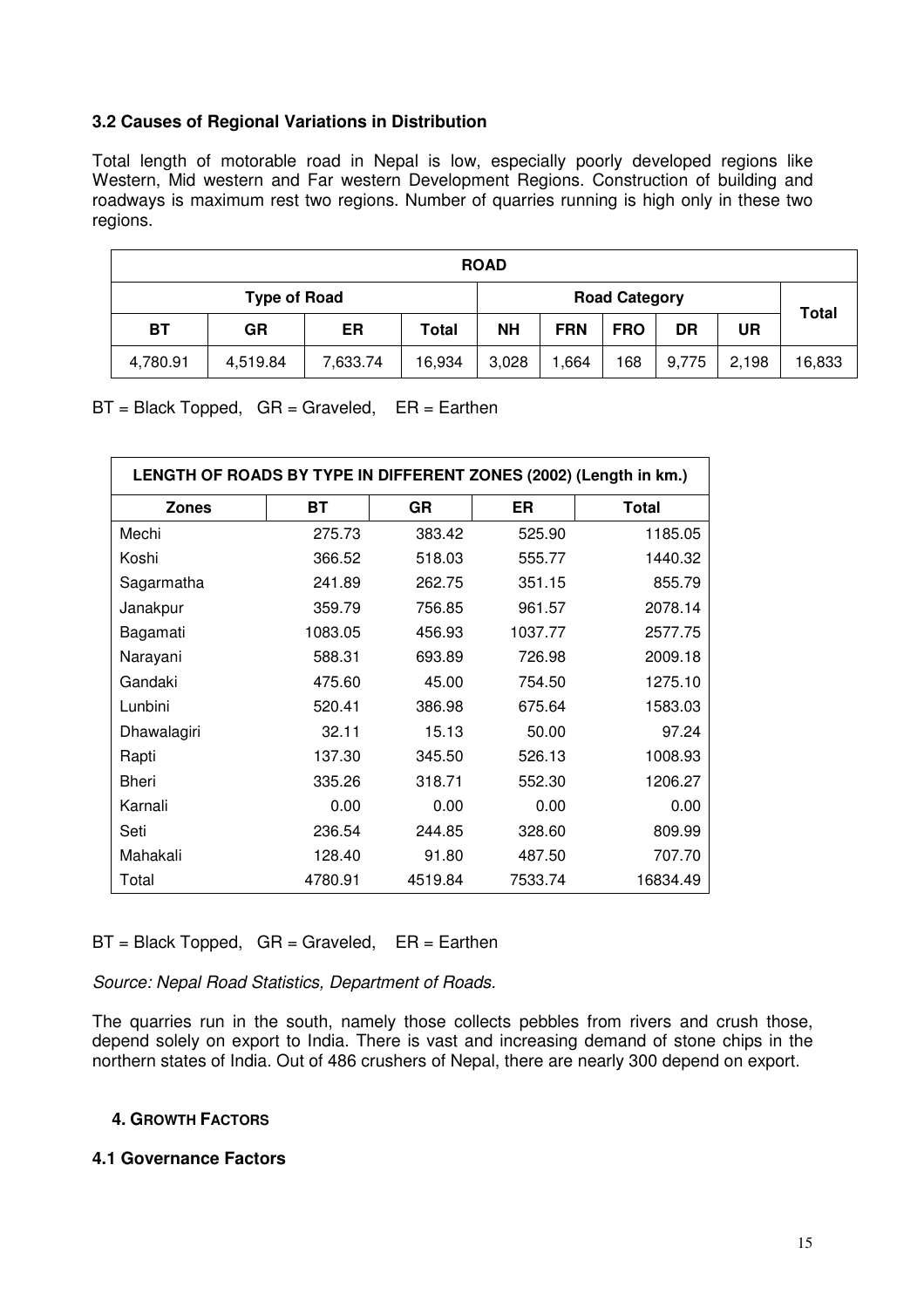Government is sympathetic towards these quarries. Though there are rules to preserve environment but forest department or, department of language has no such strictures towards these quarries.

# **4.1.2 Administrative Constraints**

These quarries are controlled by district authorities. So there is no central controlled over these quarries so far destruction of forest and pollution of environment is concerned.

These quarries are not controlled by any central or regional authority. These are strictly controlled by district authorities like District Administrative Committee (DAC). Regarding permission and technical know-how one quarry owner have to go to 7 authorities like:

- 1) Department Mines and Geology (for technical know-how.),
- 2) Department of Topography Survey,
- 3) District Administrative Committee (DAC)
- 4) District Roads Office,
- 5) District Soil Conservation Office,
- 6) District Building and Urban Development Office,
- 7) District Forest Office.

#### **4.2 Socio-economic Factors**

# **4.2.1 Socio-economic Environment**

The country has a population size of 18,324,143. Out of these 6,701,298 (36.58%) persons are unemployed according to 2005 projection. The 63.42% of employed people mostly reside in cities or directly associated to a city. Though the country is basically dependent on agriculture yet the country on land utilization is not people friendly. People can not purchase or own land, rather hey can take lease from the King of a particular land. In villages there is no land owner can be found who has more than 5 decimal of land. And there is vast area of land can be found unutilized in the Terai region and in the valleys. So village people remained poor for they had to leave their village for earning, may be from a city, which is dependent on tourism industry or they had to take a job in the neighbouring country in India.

In this country women are more labourious than men. Not only the household works, but the outside works are also carried out by women.

# **4.2.2 Shortage of Other Rural Income Opportunities**

Agricultural work is limited in the villages and earning through agriculture is insufficient to maintain a family. Both men and women are forced to take some other job if it is possible. There are some people can be found who don't in a quarry as these are not nearby but they independently break boulders in to chips in road side huts and sell those chips to the road contractors. The earning is not sufficient. A whole day's work of 10 hours earns them only 120 – 150 rupees. Some of them came from villages some 300 – 600 kilometers away and have a temporary rental residence nearby to their work site.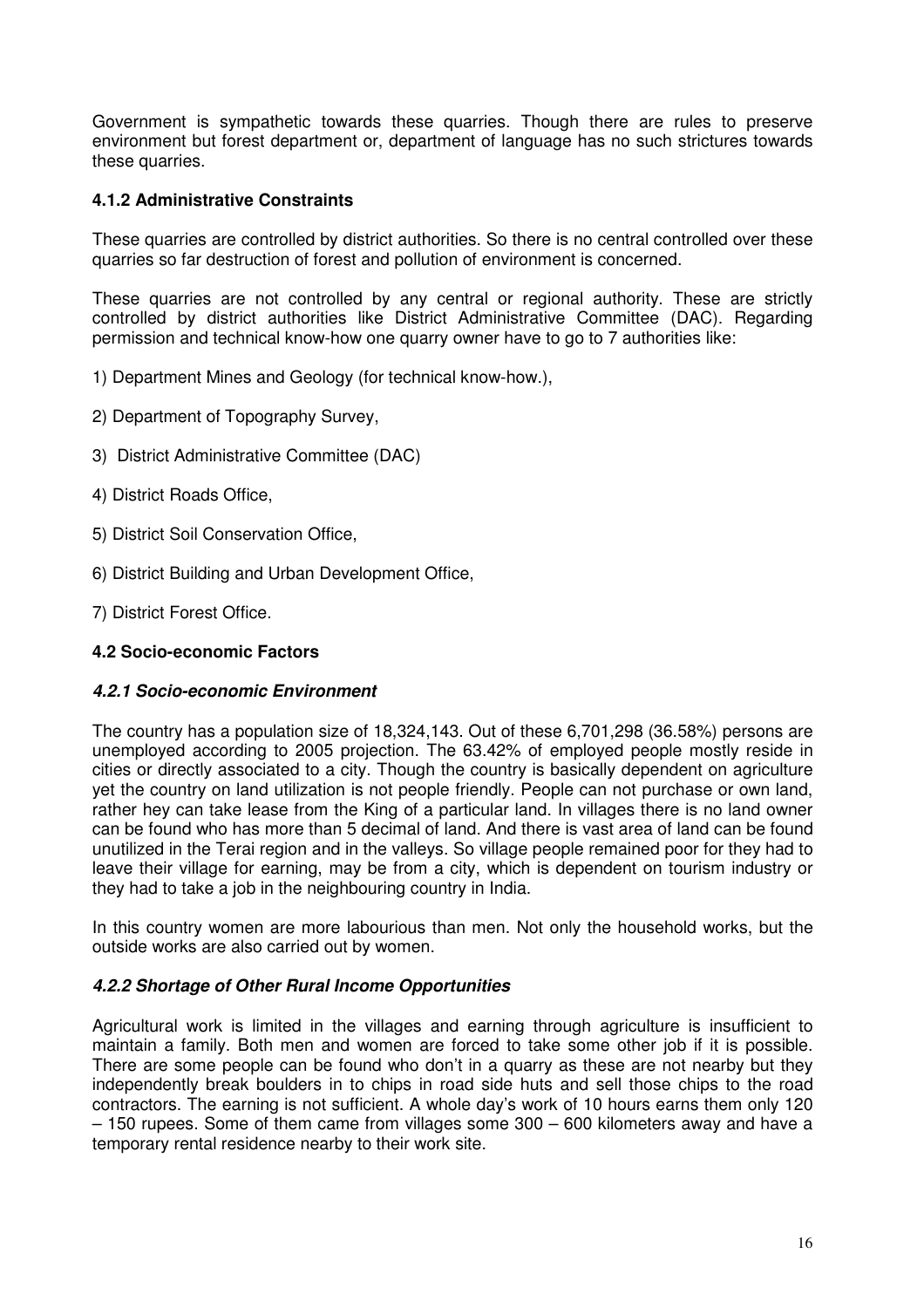#### **4.2.3 Desire for Higher Education**

In Kathmandu it can be seen that 100% of boys and girls go to school and continue their education up to secondary level as there are many Govt. schools around. Education, up to secondary level, is free there. This picture is also true to other big cities. But literacy level is low because in rural areas number of school is insufficient and people also are unaware. In villages literacy level among women is poor.

| Number of Students enrolled in primary level of education by Region and Sex<br>2001 and 2002 |              |         |             |              |         |             |  |  |
|----------------------------------------------------------------------------------------------|--------------|---------|-------------|--------------|---------|-------------|--|--|
| Region                                                                                       |              | 2001    |             | 2002         |         |             |  |  |
|                                                                                              | <b>Total</b> | Girls   | <b>Boys</b> | <b>Total</b> | Girls   | <b>Boys</b> |  |  |
| <b>Nepal</b>                                                                                 | 3853618      | 1726253 | 2127365     | 3928684      | 1605166 | 2323518     |  |  |
| <b>Eastern D. Region</b>                                                                     | 883331       | 406342  | 476989      | 905329       | 417876  | 487453      |  |  |
| Mountain                                                                                     | 100041       | 47047   | 52994       | 96936        | 46076   | 50860       |  |  |
| Hill                                                                                         | 37674        | 161948  | 175726      | 335636       | 161628  | 174008      |  |  |
| Terai                                                                                        | 445616       | 19347   | 248269      | 472757       | 210172  | 262585      |  |  |
| <b>Central D. Region</b>                                                                     | 1167909      | 504495  | 663414      | 1195337      | 346380  | 848957      |  |  |
| Mountain                                                                                     | 112131       | 50444   | 61687       | 104825       | 48004   | 56821       |  |  |
| Hill                                                                                         | 573532       | 269684  | 303848      | 58858        | 278569  | 310289      |  |  |
| Terai                                                                                        | 482246       | 184367  | 297879      | 501654       | 19807   | 481847      |  |  |
| <b>Western D. Region</b>                                                                     | 7892591      | 420244  | 472347      | 877267       | 414896  | 462371      |  |  |
| Mountain                                                                                     | 3508         | 1782    | 1726        | 2945         | 1499    | 1446        |  |  |
| Hill                                                                                         | 629543       | 308188  | 321355      | 617980       | 302506  | 315474      |  |  |
| Terai                                                                                        | 259540       | 110274  | 149266      | 256342       | 110891  | 145451      |  |  |
| Mid Western D. Region                                                                        | 557518       | 240910  | 316608      | 553580       | 246787  | 306793      |  |  |
| Mountain                                                                                     | 50814        | 17444   | 33370       | 50274        | 19538   | 30736       |  |  |
| Hill                                                                                         | 300089       | 131176  | 168913      | 296109       | 133907  | 162202      |  |  |
| Terai                                                                                        | 206615       | 92290   | 114325      | 207197       | 9342    | 113855      |  |  |
| Far Western D. Region                                                                        | 352269       | 154262  | 198007      | 397171       | 179227  | 217944      |  |  |
| Mountain                                                                                     | 73944        | 30619   | 43325       | 74195        | 32630   | 41565       |  |  |
| Hill                                                                                         | 121624       | 52842   | 68782       | 143414       | 63512   | 79902       |  |  |
| Terai                                                                                        | 156701       | 70801   | 85900       | 179562       | 83085   | 96477       |  |  |

| Number of Students enrolled in Lower Secondary level of education by Region and Sex<br>2001 and 2002 |              |        |             |              |        |             |  |  |
|------------------------------------------------------------------------------------------------------|--------------|--------|-------------|--------------|--------|-------------|--|--|
| Region                                                                                               |              | 2001   |             |              | 2002   |             |  |  |
|                                                                                                      | <b>Total</b> | Girls  | <b>Boys</b> | <b>Total</b> | Girls  | <b>Boys</b> |  |  |
| <b>Nepal</b>                                                                                         | 1058448      | 446382 | 612066      | 1137101      | 488259 | 648842      |  |  |
| <b>Eastern D. Region</b>                                                                             | 263191       | 118155 | 145036      | 282671       | 127649 | 155022      |  |  |
| Mountain                                                                                             | 22929        | 10467  | 12462       | 24761        | 11366  | 13395       |  |  |
| Hill                                                                                                 | 101691       | 47047  | 54644       | 106097       | 50001  | 56096       |  |  |
| Terai                                                                                                | 138571       | 60641  | 77930       | 15181        | 66282  | 85531       |  |  |
| <b>Central D. Region</b>                                                                             | 325891       | 133128 | 192763      | 347944       | 145491 | 20245       |  |  |
| Mountain                                                                                             | 24084        | 9848   | 14236       | 25060        | 10524  | 14536       |  |  |
| Hill                                                                                                 | 190152       | 81844  | 108308      | 207253       | 90707  | 116546      |  |  |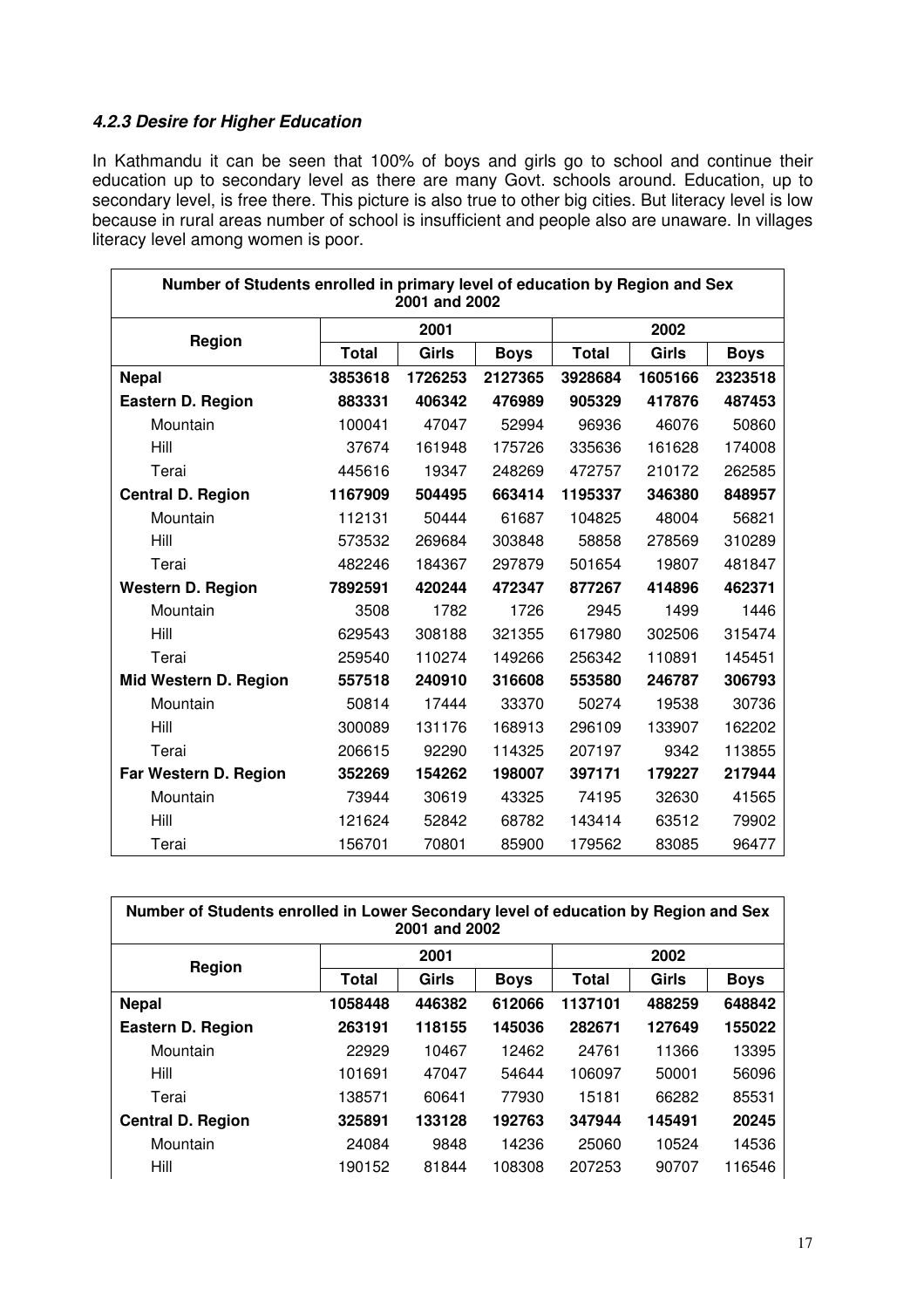| Terai                    | 111655 | 41436  | 70219  | 115631 | 44260  | 71371  |
|--------------------------|--------|--------|--------|--------|--------|--------|
| <b>Western D. Region</b> | 266584 | 121182 | 145402 | 279535 | 129216 | 150319 |
| Mountain                 | 903    | 372    | 531    | 601    | 309    | 292    |
| Hill                     | 195372 | 92341  | 103030 | 203578 | 97213  | 106365 |
| Terai                    | 70310  | 28469  | 41841  | 75356  | 31694  | 43662  |
| Mid Western D. Region    | 120208 | 45386  | 74822  | 126199 | 48498  | 77701  |
| Mountain                 | 8276   | 1769   | 6507   | 7740   | 1620   | 6120   |
| Hill                     | 60093  | 22629  | 37464  | 65285  | 25915  | 39370  |
| Terai                    | 51839  | 20988  | 30851  | 53174  | 20963  | 32211  |
| Far Western D. Region    | 52574  | 28531  | 54043  | 100752 | 37405  | 63347  |
| Mountain                 | 15124  | 4425   | 10699  | 15419  | 4929   | 10490  |
| Hill                     | 25012  | 7411   | 17601  | 31892  | 10271  | 21621  |
| Terai                    | 42438  | 16695  | 25743  | 53441  | 22205  | 31236  |

| Number of Students enrolled in Secondary level of education by Region and Sex<br>2001 and 2002 |              |        |             |              |        |             |  |  |
|------------------------------------------------------------------------------------------------|--------------|--------|-------------|--------------|--------|-------------|--|--|
|                                                                                                |              | 2001   |             |              | 2002   |             |  |  |
| Region                                                                                         | <b>Total</b> | Girls  | <b>Boys</b> | <b>Total</b> | Girls  | <b>Boys</b> |  |  |
| <b>Nepal</b>                                                                                   | 449296       | 186092 | 263204      | 480596       | 204090 | 276506      |  |  |
| <b>Eastern D. Region</b>                                                                       | 123232       | 53924  | 69308       | 131299       | 58887  | 72412       |  |  |
| Mountain                                                                                       | 8996         | 4006   | 4990        | 9508         | 4288   | 5220        |  |  |
| Hill                                                                                           | 43376        | 18903  | 24473       | 46199        | 21393  | 24806       |  |  |
| Terai                                                                                          | 70860        | 31015  | 39845       | 75592        | 33206  | 42386       |  |  |
| <b>Central D. Region</b>                                                                       | 145760       | 60589  | 85171       | 157195       | 66495  | 90700       |  |  |
| Mountain                                                                                       | 9461         | 3681   | 5780        | 9840         | 3866   | 5974        |  |  |
| Hill                                                                                           | 87937        | 39706  | 48231       | 96875        | 44239  | 52636       |  |  |
| Terai                                                                                          | 48362        | 17202  | 31160       | 50480        | 18390  | 32090       |  |  |
| <b>Western D. Region</b>                                                                       | 109493       | 48781  | 60712       | 118777       | 53623  | 65154       |  |  |
| Mountain                                                                                       | 368          | 145    | 223         | 304          | 137    | 167         |  |  |
| Hill                                                                                           | 81309        | 37192  | 44117       | 87268        | 40259  | 47009       |  |  |
| Terai                                                                                          | 27816        | 11444  | 16372       | 31205        | 13227  | 17978       |  |  |
| Mid Western D. Region                                                                          | 42310        | 14500  | 27810       | 40580        | 14828  | 25752       |  |  |
| Mountain                                                                                       | 3147         | 479    | 2668        | 2771         | 524    | 2247        |  |  |
| Hill                                                                                           | 21726        | 7295   | 14431       | 20432        | 7461   | 12971       |  |  |
| Terai                                                                                          | 17437        | 6726   | 10711       | 17377        | 6843   | 10534       |  |  |
| Far Western D. Region                                                                          | 28501        | 8298   | 20203       | 32745        | 10257  | 22488       |  |  |
| Mountain                                                                                       | 6212         | 1720   | 4492        | 5863         | 1639   | 4224        |  |  |
| Hill                                                                                           | 9168         | 2104   | 7064        | 11794        | 3036   | 8758        |  |  |
| Terai                                                                                          | 13121        | 4474   | 8647        | 15088        | 5582   | 9506        |  |  |

Source: Department of Education.

|          | Human Development Index |                     |                                     |                    |                                           |                                                              |  |
|----------|-------------------------|---------------------|-------------------------------------|--------------------|-------------------------------------------|--------------------------------------------------------------|--|
| HDI Bank | GDP<br>Per<br>Capita    | <b>GDP</b><br>Index | Human<br>Development<br>Index Value | Education<br>Index | <b>Adult Literacy</b><br>Rate<br>(%) 2002 | Combined gross<br>enrollment ratio for<br>Primary, Secondary |  |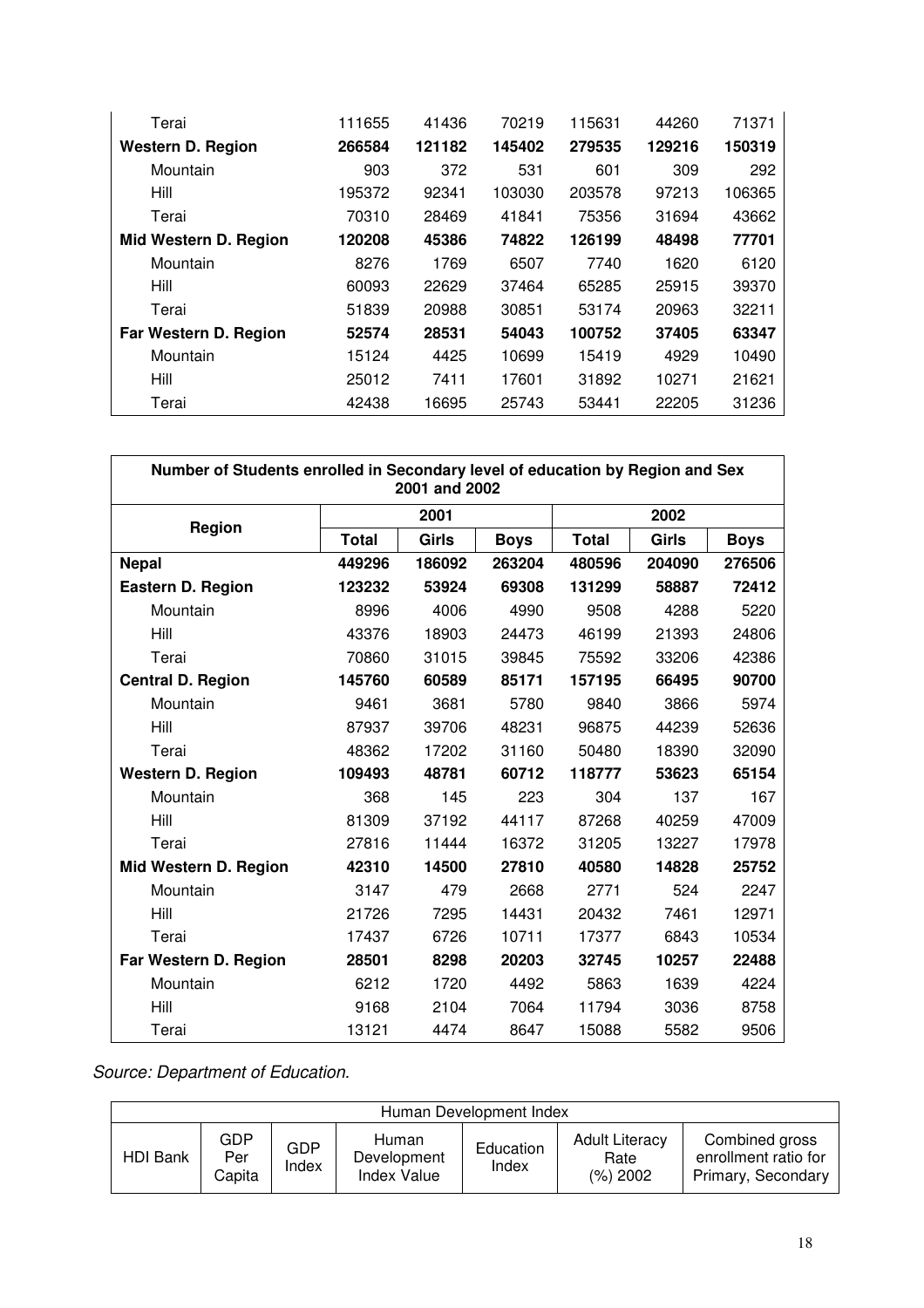|     | 2002 |      |       |      | Male  | Female | and<br><b>Tertiary Schools</b> |
|-----|------|------|-------|------|-------|--------|--------------------------------|
| 140 | 1370 | 0.44 | 0.504 | 0.50 | 61.60 | 26.40  | 61.00                          |

Source: From Human Development Report 2004, Published for UNDP.

#### **4.2.4 Reasons for Engaging in unorganized Mining**

Total number of quarries in the country is insufficient to engage the number of people who are willing to do this kind of work. Moreover, to run a quarry requires many infrastructural facilities. But through out the country loose boulders are abundant. It is easy for the poorer people to collect those boulders and break it down in to chips so that it can be sold directly to the user. By this and unemployed person can earn his or her daily living.

# **4.3 Geological Factors**

#### **4.3.1 Combination of Special Geological Factors**

The country is situated in the Himalayas. Except the South Eastern Terai part the total land is on mountains, be it a valley or, rugged mountain. Though the total length of roadways is insufficient for the country, but the major ingredient, stone, is easily available everywhere. Granite and basalt is very common in these mountains.

#### **4.4 Mining Sector Factors**

#### **4.4.1 Resource Losses due to Mining Operations**

Deforestation in he country is common since 1950. Unplanned mining causing destruction of forests of the country. Though there is a Govt. department to look after the forests and to prevent destruction, yet corrupt officials can be purchased by a rich quarry owner, to thinks to start or enlarge a mine.

#### **4.4.2 Socio-economic Factors Specific to the Mining Sector**

One stone quarry along with its crusher employs at least 150 people, who can earn their living through such a quarry. Interestingly enough there are many cases where both husband and wife work in the same quarry and they send their children to school as awareness of these labours is higher than any other village people.

#### **5. SOCIO-ECONOMIC CHARACTERISTICS**

#### **5.1 Who are the Miners?**

#### **5.1.1 Introduction to the Miners**

They are mostly village people from surrounding area. In many cases both husband and wife works together in the same mine. Like other Nepali women the wife has to carry out household works beside her mining duty. If the area is near any town, children of course attends school.

#### **5.1.2 Previous Employment of Males**

Mostly unemployed, some were working earlier in their agricultural field.

#### **5.1.3 Previous Employment of Females**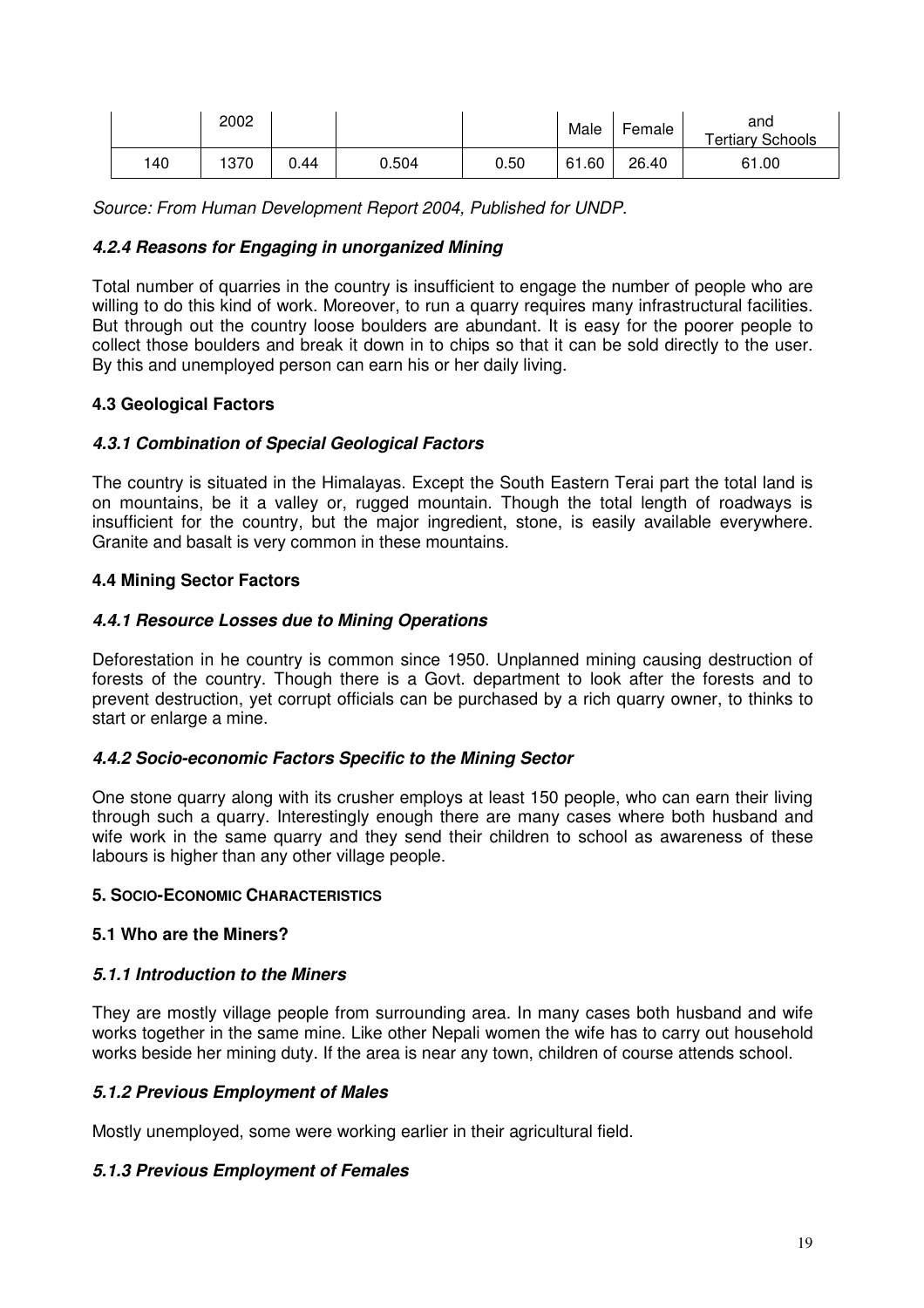Women mostly were engaged with their household and field work.

# **5.1.4 Classification of Miners by Age**

Minor labours can be seen in these quarries. Labours mostly belong to the age group from 20 to 45.

# **5.2 Categories of Miners**

# **5.2.1 Actively Involved in Alternative Occupations (farming, herding…)**

People come to these quarries as labours were mostly unemployed. If there is any land owner, he only has maximum 5 decimal of land. Mostly have no alternative or secondary profession.

#### **5.2.2 Alcoholism**

Alcoholism is very common among mountain people. People almost of all ages and economic status are habituated with drinking alcohol. In villages it can be seen that the male community don't do any physical work for his family, only thing they do is smoking, drinking and gossiping. Drinking among women is also common, but they don't drink outside their home except celebration time.

#### **6. GENDER CONCERNS**

#### **6.1 Women's Work Participation: History of Region/Country**

In Nepal women are generally subordinate to men and have less access to education, economic resources, and political power. Their plight, however, varies from one ethnic group to another. Among Tibeto-Nepalese communities' female status is relatively better than in Indo-Nepalese communities. Generally, women work harder and longer than men, taking care of household chores, fetching water and animal fodder, and farming. It is interesting to note that in Kathmandu 60% of the traffic police is female and they are really efficient in their job.

#### **6.2 Gender Roles**

| Household with Female ownership in House, Land and Livestock<br>2001 |                                        |                  |     |         |  |  |  |
|----------------------------------------------------------------------|----------------------------------------|------------------|-----|---------|--|--|--|
| Area                                                                 | Percentage of HH with Female Ownership | <b>Total HHs</b> |     |         |  |  |  |
|                                                                      | House                                  | Livestock        |     |         |  |  |  |
| National                                                             | 5.5                                    | 10.8             | 7.2 | 4174374 |  |  |  |
| Urban                                                                | 9.1                                    | 12.8             | 2.6 | 664507  |  |  |  |
| Rural                                                                | 4.8                                    | 10.5             | 8.1 | 3509867 |  |  |  |

|                           | Ever Married Young Women by 5 year age group and by literacy / education<br>attainment and number of number of live birth (10-19 years) |                                                                                       |                             |  |  |  |  |
|---------------------------|-----------------------------------------------------------------------------------------------------------------------------------------|---------------------------------------------------------------------------------------|-----------------------------|--|--|--|--|
| Literacy<br><b>Status</b> | Number of ever<br>married young<br>women aged                                                                                           | Number of ever married young women<br>aged 15-19 years who have had given<br>birth to | <b>Child</b><br>born<br>not |  |  |  |  |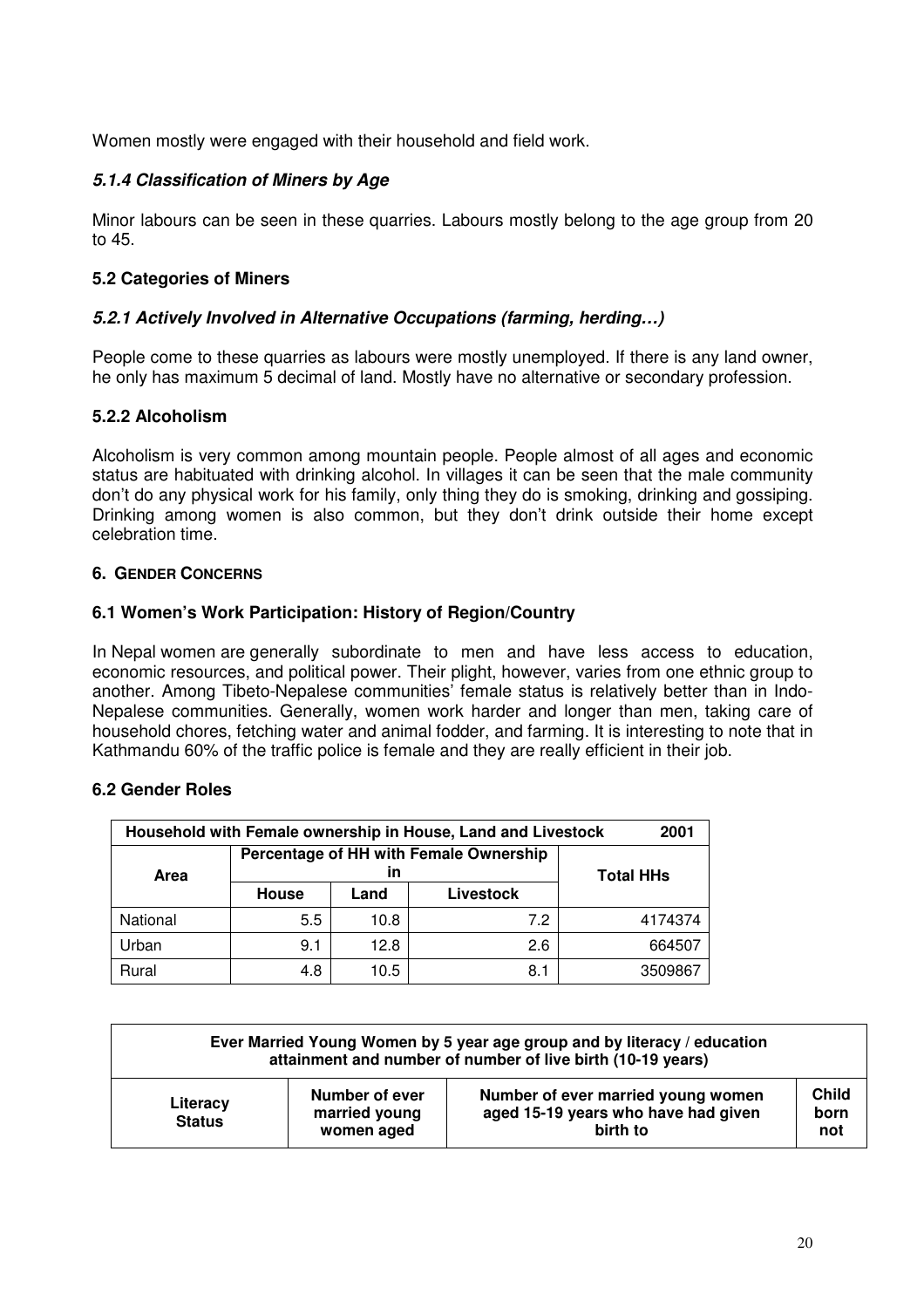|                            | $10 - 14$<br>vears | $15 - 19$<br>years | $\bf{0}$<br>child | child  | $\mathbf{2}$<br>children | More than 2<br>children | stated |
|----------------------------|--------------------|--------------------|-------------------|--------|--------------------------|-------------------------|--------|
| Illiterate                 | 18,853             | 23,606             | 150,095           | 54,780 | 17,111                   | 8,310                   | 3,309  |
| Under primary              | 3,534              | 44,212             | 27,571            | 12,629 | 2,813                    | 951                     | 257    |
| Primary incl.<br>secondary | 3,640              | 109,902            | 75.446            | 27,485 | 4,616                    | 1,530                   | 0      |
| SLC & above                | 18                 | 18,902             | 14,668            | 3,222  | 410                      | 85                      | 523    |
| Others / not stated        | 131                | 2,708              | 1,561             | 639    | 187                      | 89                      | 246    |
| All status                 | 26,176             | 408,494            | 269,341           | 98,755 | 25,137                   | 10,965                  | 4,335  |

#### **6.2.1 Overview: Traditional Gender Roles in the Region/Country**

Nepali girls are married within the age of 12 or 13. If a girl can not give birth to a child within 4 to 5 years she is abandoned by her husband. In villages people mostly are poor so the girl is not accepted even by his brother's family. May be this is one of the causes for illegal girl trafficking from Nepal.

Education among women is poor. Adult literacy among them is only 23%. This is even lesser in the villages. The only exception found in Kathmandu valley where more than 60% of traffic police are women.

#### **6.2.2 Family-Kin Networks**

Both in Indo-Tibetan and in Indo-Nepalese community family system are closely knit. Two or three generations from grand parents to their second generation stay together. Elderly people are respected in the family as well as in the society.

#### **6.2.3 Women's Needs**

Health service to the women and education is insufficient than necessary. Infantile death rate is high.

| <b>Extension of Health Services 2000 - 2001 to 2002 - 2003</b> |               |                  |               |  |  |  |  |  |
|----------------------------------------------------------------|---------------|------------------|---------------|--|--|--|--|--|
| <b>Description</b>                                             | 2000-<br>2001 | $2001 -$<br>2002 | 2002-<br>2003 |  |  |  |  |  |
| Hospital                                                       | 83            | 83               | 83            |  |  |  |  |  |
| Hospital Beds*                                                 | 5250          | 5250             | 5250          |  |  |  |  |  |
| <b>Health Posts</b>                                            | 700           | 700              | 700           |  |  |  |  |  |
| <b>Health Centers</b>                                          | 10            | 10               | 10            |  |  |  |  |  |
| Sub Health Posts                                               | 3158          | 3148             | 3148          |  |  |  |  |  |
| <b>Primary Health Centers</b>                                  | 180           | 180              | 180           |  |  |  |  |  |
| Doctors**                                                      | 1259          | 1259             | 1259          |  |  |  |  |  |
| Health Assistances (H.A & A.H.W.)                              | 5295          | 5295             | 5295          |  |  |  |  |  |
| Nurses+                                                        | 4655          | 7315             | 9146          |  |  |  |  |  |
| Kabiraj                                                        | 211           | 203              | 387           |  |  |  |  |  |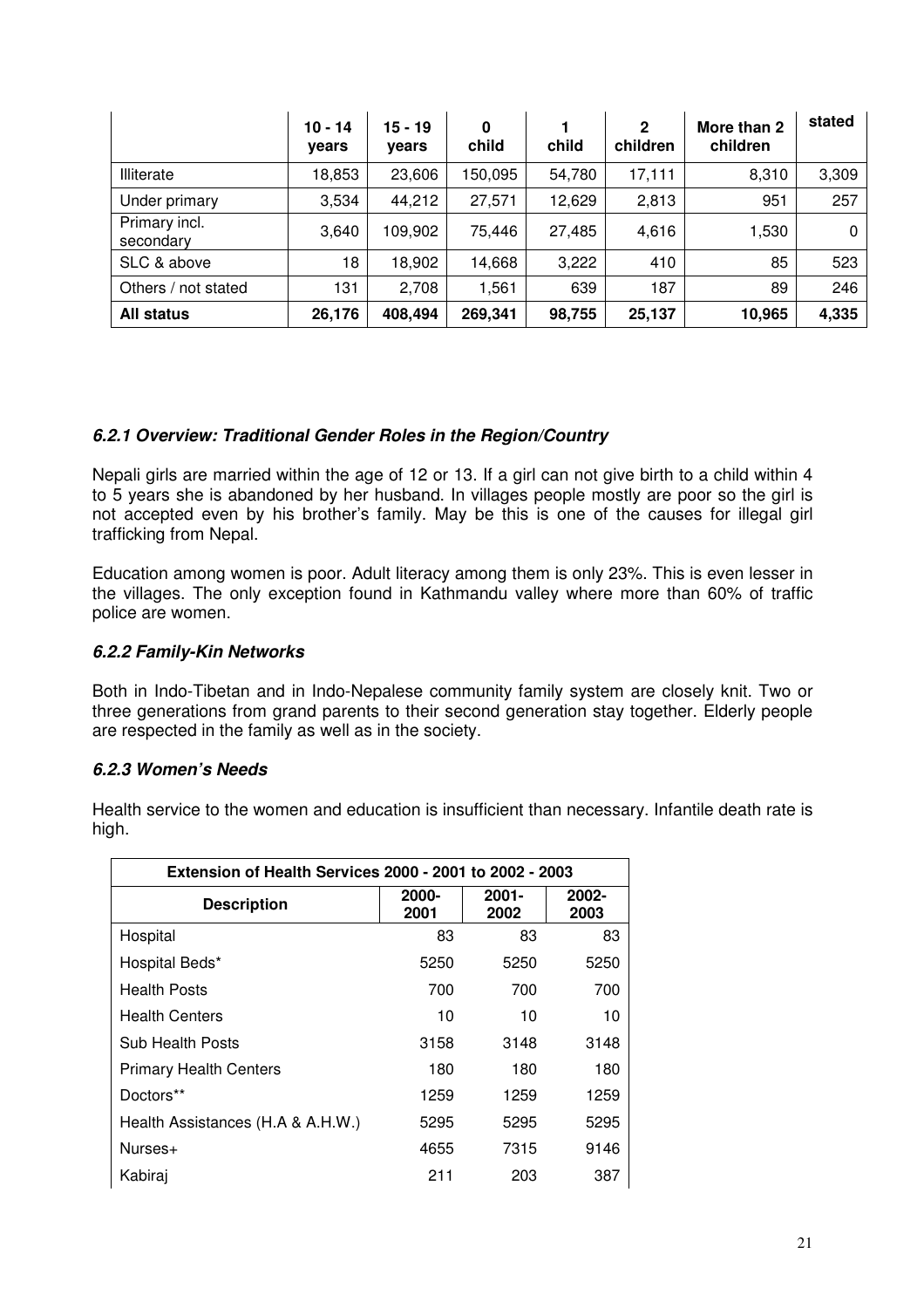| Vaidya#                                                    | 210   | 294   | 354   |
|------------------------------------------------------------|-------|-------|-------|
| <b>Ayurvedic Service Centers</b>                           | 275   | 286   | 287   |
| Health Workers (M.C.H.W.)                                  | 3190  | 3190  | 3190  |
| <b>Village Level Health Workers</b>                        | 3985  | 3985  | 3985  |
| Other members (Trained Sudeni,<br>Women Health Volunteers) | 62546 | 62546 | 62546 |

\* Including Village Health Centers. +Registered in NNC. \*\*HMG Employed Only. # Nepal Swasthya Byabasayee Parished.

Source: Ministry of Health

| <b>HEALTH SERVICE COVERAGE</b>                                                          |               |               |                  |  |  |  |  |  |
|-----------------------------------------------------------------------------------------|---------------|---------------|------------------|--|--|--|--|--|
| <b>Reporting Status</b>                                                                 | 1999-<br>2000 | 2000-<br>2001 | $2001 -$<br>2002 |  |  |  |  |  |
| <b>SAFE MOTHEHOOD</b>                                                                   |               |               |                  |  |  |  |  |  |
| First Antenatal Visits as % if Expected Pregnancies                                     | 35%           | 41%           | 43%              |  |  |  |  |  |
| Average n. of ANC Visits per Pregnant Women                                             | 1.7           | 1.8           | 1.9              |  |  |  |  |  |
| Deliveries Conducted by TBAs as % of Expected Pregnancies                               | 5.30%         | 6.50%         | 7.10%            |  |  |  |  |  |
| Deliveries Conducted by Trained Person<br>(including TBAs) as % of Expected Pregnancies | 13.50%        | 13.80%        | 15.00%           |  |  |  |  |  |
|                                                                                         |               |               |                  |  |  |  |  |  |
| <b>FAMILY PLANNING</b>                                                                  |               |               |                  |  |  |  |  |  |
| Contraceptive Prevalence Rate (CPR)                                                     | 34.50%        | 36.90%        | 37.40%           |  |  |  |  |  |
| Condoms (CPR Method Mix)                                                                | 1.90%         | 2.10%         | 2.20%            |  |  |  |  |  |
| Pills (CPR Method Mix)                                                                  | 2.30%         | 3.0%          | 2.60%            |  |  |  |  |  |
| Depo Provera (CPR Method Mix)                                                           | 8.70%         | 9.70%         | 10.20%           |  |  |  |  |  |
| <b>IUD (CPR Method Mix)</b>                                                             | 0.70%         | 0.80%         | 0.80%            |  |  |  |  |  |
| Norplant (CPR Method Mix)                                                               | 0.80%         | 0.80%         | 0.80%            |  |  |  |  |  |
| Sterilization (CPR Method Mix)                                                          | 20.50%        | 20.50%        | 20.90%           |  |  |  |  |  |
| Couple Years of Protection (CYP) by Method (% of MWRA)<br>for New Acceptors             | 32.60%        | 31.10%        | 33.60%           |  |  |  |  |  |
| Condoms (CYP Method Mix)                                                                | 1.90%         | 2.20%         | 2.20%            |  |  |  |  |  |
| Pills (CYP)                                                                             | 1.20%         | 1.40%         | 1.5%%            |  |  |  |  |  |
| Depo (CYP)                                                                              | 6.10%         | 6.80%         | 7.20%            |  |  |  |  |  |
| <b>IUD (CYP)</b>                                                                        | 1.50%         | 1.60%         | 2.10%            |  |  |  |  |  |
| Norplant (CYP)                                                                          | 1.00%         | 0.90%         | 0.70%            |  |  |  |  |  |
| Sterilization (CYP)                                                                     | 20.70%        | 21.30%        | 18.80%           |  |  |  |  |  |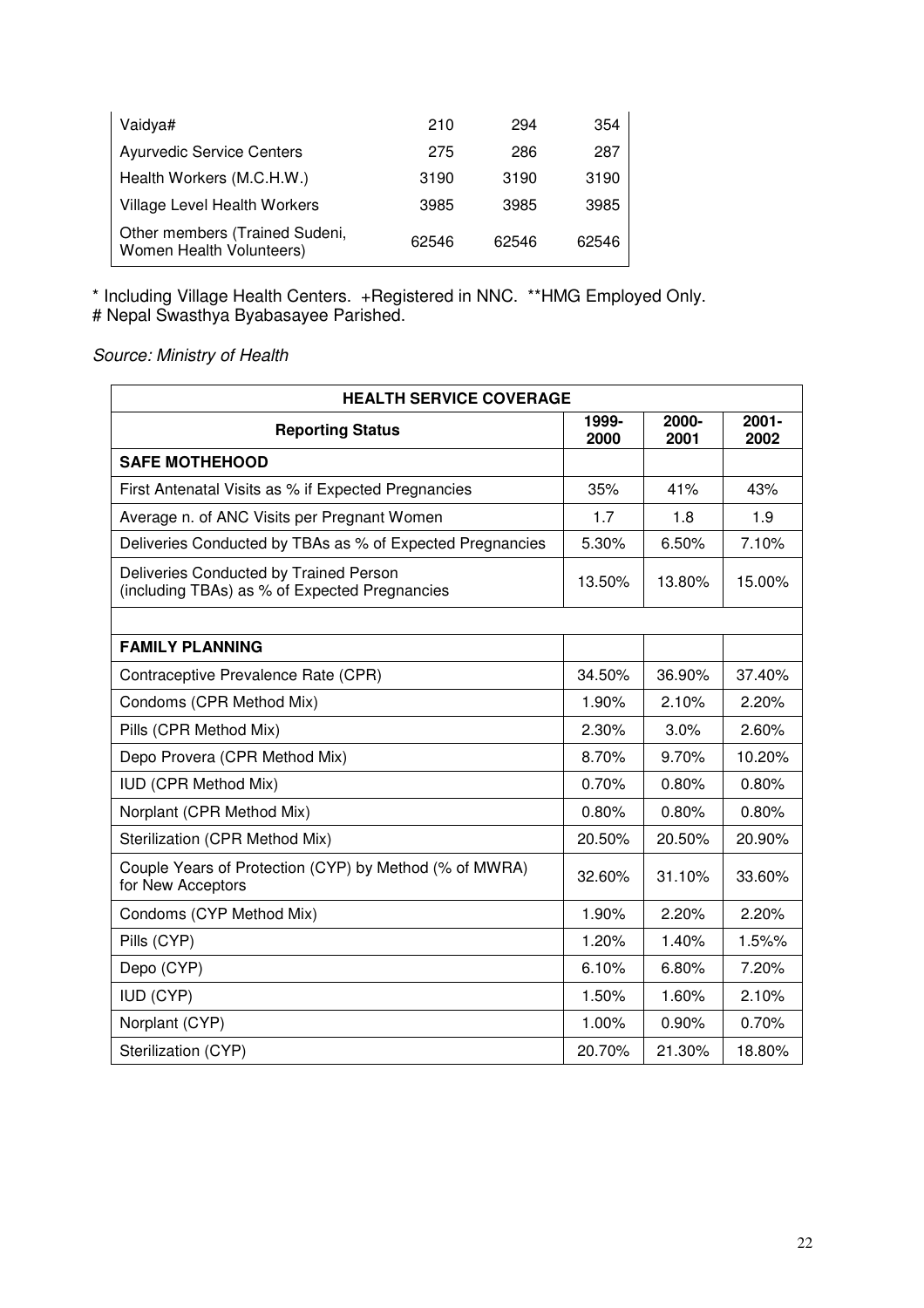# **6.3 Gender Roles in Mining and Processing**

# **6.3.1 Division of Labour in Mining**

In mining female is to male labour is 40:60

# **6.3.2 Division of Labour in Processing**

In mining female is to male labour is 60:40

# **6.3.3 Division of Labour in Transporting**

In mining female is to male labour is 60:40

# **6.3.4 Division of Labour at Home**

Total household works including fetching water and fuel wood is carried out by women only.

# **6.4 Wages**

# **6.4.1 Wages in Other Activities**

In other fields wages vary from Rs.4000 to Rs.6000 a month. But in other fields' percentage of female worker is 8% only.

# **6.4.2 Wages in ASM/Informal Mining**

In mining labours earn Rs.120 to Rs.200 a day irrespective of their sex. This kind of job is in contract, not in daily wages, for example, loading or unloading a four ton truck earns Rs.200.

#### **6.5 Work Organisation and Division of Labour**

# **6.5.1 Gender-based Structure**

| Household with Female ownership in House, Land and Livestock (2001) |                                       |                  |           |         |  |  |  |
|---------------------------------------------------------------------|---------------------------------------|------------------|-----------|---------|--|--|--|
| Area                                                                | Percentage of HH withFemale Ownership | <b>Total HHs</b> |           |         |  |  |  |
|                                                                     | House                                 | Land             | Livestock |         |  |  |  |
| National                                                            | 5.5                                   | 10.8             | 7.2       | 4174374 |  |  |  |
| Urban                                                               | 9.1                                   | 12.8             | 2.6       | 664507  |  |  |  |
| Rural                                                               | 4.8                                   | 10.5             | 8.1       | 3509867 |  |  |  |

| Ever Married Young Women by 5 year age group and by literacy / education<br>attainment and number of number of live birth (10-19 years) (2001) |                                               |                    |                                                                                       |        |               |                          |                      |
|------------------------------------------------------------------------------------------------------------------------------------------------|-----------------------------------------------|--------------------|---------------------------------------------------------------------------------------|--------|---------------|--------------------------|----------------------|
| Literacy                                                                                                                                       | Number of ever<br>married young<br>women aged |                    | Number of ever married young women<br>aged 15-19 years who have had given<br>birth to |        |               |                          | <b>Child</b><br>born |
| <b>Status</b>                                                                                                                                  | $10 - 14$<br>vears                            | $15 - 19$<br>vears | 0<br>child                                                                            | child  | 2<br>children | More ha<br>2<br>children | not<br>stated        |
| Illiterate                                                                                                                                     | 18,853                                        | 23,606             | 150,095                                                                               | 54,780 | 17,111        | 8,310                    | 3,309                |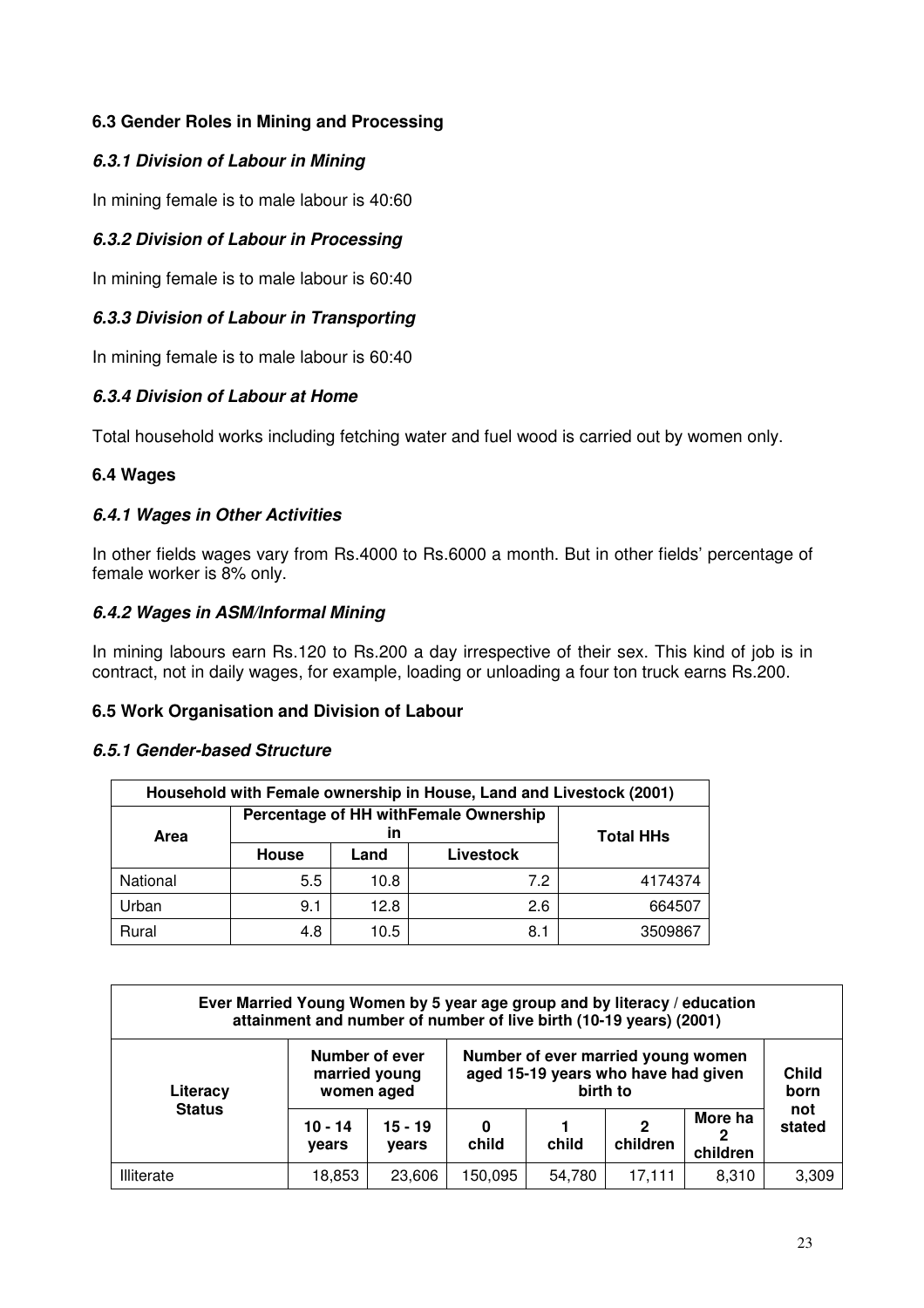| Under primary              | 3,534  | 44,212  | 27,571  | 12,629 | 2,813  | 951    | 257   |
|----------------------------|--------|---------|---------|--------|--------|--------|-------|
| Primary incl.<br>secondary | 3,640  | 109.902 | 75,446  | 27,485 | 4,616  | 1,530  |       |
| SLC & above                | 18     | 18,902  | 14,668  | 3,222  | 410    | 85     | 523   |
| Others / not stated        | 131    | 2,708   | 1.561   | 639    | 187    | 89     | 246   |
| All status                 | 26,176 | 408,494 | 269,341 | 98,755 | 25,137 | 10,965 | 4,335 |

| Population by literacy / educational attainment and by board occupational group (2001) |                             |         |                              |         |                                |        |                     |             |                                              |             |            |      |  |  |
|----------------------------------------------------------------------------------------|-----------------------------|---------|------------------------------|---------|--------------------------------|--------|---------------------|-------------|----------------------------------------------|-------------|------------|------|--|--|
|                                                                                        |                             |         |                              |         | Paid employee in               |        |                     |             |                                              |             |            |      |  |  |
| All employed<br>Literacy/<br>population<br>educational<br>attainment                   | All paid<br><b>Employee</b> |         | White collared<br>Occupation |         | <b>Agricultural</b><br>related |        | Other<br>Occupation |             | Occupation in<br>paid employee<br>not stated |             |            |      |  |  |
|                                                                                        | Female                      | Male    | Female                       | Male    | Female                         | Male   | Femal<br>е          | <b>Male</b> | Femal<br>е                                   | <b>Male</b> | Femal<br>е | Male |  |  |
| Under primary                                                                          | 353752                      | 777689  | 40483                        | 226396  | 4527                           | 27656  | 6693                | 22177       | 29133                                        | 176180      | 130        | 383  |  |  |
| Prim &<br>Second                                                                       | 447788                      | 1312948 | 53095                        | 441339  | 13724                          | 92685  | 6549                | 33909       | 32565                                        | 314054      | 257        | 691  |  |  |
| SLC & above                                                                            | 183125                      | 824008  | 93010                        | 463744  | 73815                          | 322872 | 3003                | 18898       | 16097                                        | 121568      | 95         | 406  |  |  |
| Other / NS                                                                             | 71157                       | 98212   | 9726                         | 38021   | 2034                           | 11550  | 1698                | 3803        | 5984                                         | 22640       | 10         | 28   |  |  |
| Illiterate                                                                             | 2633258                     | 2199472 | 326755                       | 681195  | 5839                           | 19393  | 74862               | 11407       | 24549                                        | 547307      | 557        | 418  |  |  |
| <b>All Status</b>                                                                      | 3689080                     | 5212329 | 523069                       | 1850695 | 99939                          | 474156 | 92805               | 19286<br>4  | 32927<br>6                                   | 1181749     | 1049       | 1926 |  |  |

| Household Heads by sex and by Living arrangement with Spouse (2001) |                  |                                                          |                              |                                 |  |  |  |  |  |
|---------------------------------------------------------------------|------------------|----------------------------------------------------------|------------------------------|---------------------------------|--|--|--|--|--|
| Sex and HH head                                                     | <b>Total HHs</b> | <b>Single</b><br>person i.e.<br><b>Head alone</b><br>(%) | Living with<br>spouse $(\%)$ | Living<br>without<br>spouse (%) |  |  |  |  |  |
| Female                                                              | 620,984          | 13.1                                                     | 15.9                         | 71.0                            |  |  |  |  |  |
| Male                                                                | 3,553,390        | 2.5                                                      | 89.1                         | 8.4                             |  |  |  |  |  |
| <b>Both Sexes</b>                                                   | 4,174,374        | 4.1                                                      | 78.2                         | 177                             |  |  |  |  |  |

| Women in public service by class and sector |                    |        |               |          |  |  |  |  |  |
|---------------------------------------------|--------------------|--------|---------------|----------|--|--|--|--|--|
| Level                                       | <b>Class</b>       | Total  | <b>Female</b> | % Female |  |  |  |  |  |
| Gazetted                                    | Special            | 41     | 1             | 2.4      |  |  |  |  |  |
|                                             | First              | 306    | 4             | 1.3      |  |  |  |  |  |
|                                             | Second             | 1,454  | 52            | 3.6      |  |  |  |  |  |
|                                             | Third              | 5,213  | 304           | 5.8      |  |  |  |  |  |
|                                             | Total              | 7,014  | 361           | 5.1      |  |  |  |  |  |
| Non-gazetted                                | First              | 14,088 | 1,251         | 8.9      |  |  |  |  |  |
|                                             | Second             | 19,815 | 1,632         | 8.2      |  |  |  |  |  |
|                                             | <b>Third</b>       | 7,131  | 1,293         | 18.1     |  |  |  |  |  |
|                                             | Forth              | 1,839  | 58            | 3.2      |  |  |  |  |  |
|                                             | Peon or Equivalent | 25,334 | 1,432         | 5.7      |  |  |  |  |  |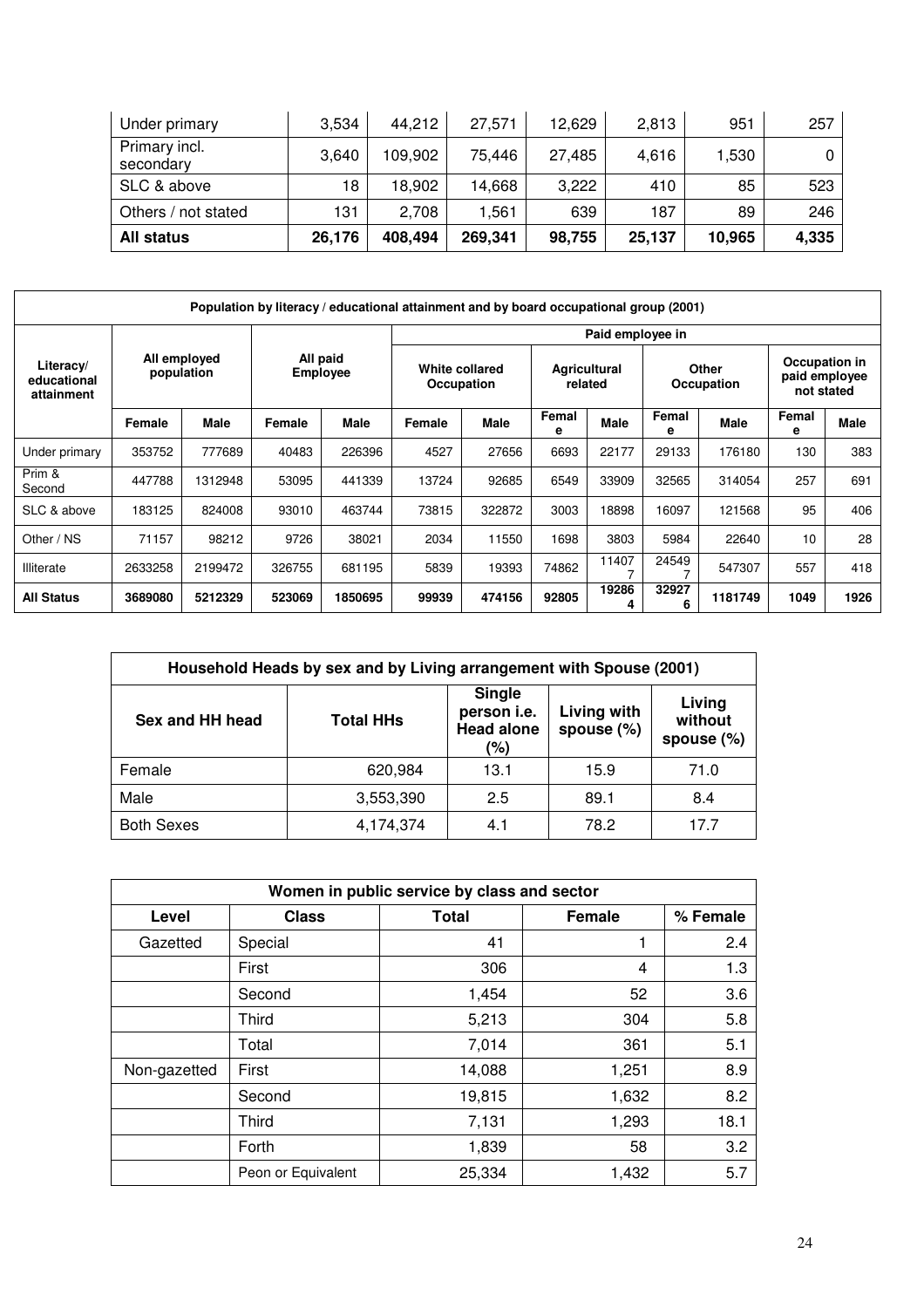|       | $\tau$ otal | 68,207 | 5,666 | ০.ა |
|-------|-------------|--------|-------|-----|
| Total |             | 75,221 | 6,027 | 8.0 |

#### **7. CHILD LABOUR ISSUES**

#### **7.1 Introduction**

7.1.1 Children working in domestic field

| <b>Domestic Workers</b> |                                           |              |                                              |        |                                                |             |               |  |  |
|-------------------------|-------------------------------------------|--------------|----------------------------------------------|--------|------------------------------------------------|-------------|---------------|--|--|
| <b>Status</b>           | <b>Total HH Having</b><br><b>Domestic</b> |              | <b>Domestic Workers</b><br><b>Population</b> |        | Percentage of child<br><b>Domestic Workers</b> |             |               |  |  |
|                         | <b>Workers</b>                            | <b>Total</b> | <b>Male</b>                                  | Female | Total                                          | <b>Male</b> | <b>Female</b> |  |  |
| <b>Nation</b><br>al     | 39,955                                    | 57,295       | 35,997                                       | 21,298 | 38                                             | 29          | 53            |  |  |
| Rural                   | 22,615                                    | 31,890       | 18,619                                       | 13,271 | 42                                             | 33          | 55            |  |  |
| Urban                   | 17,340                                    | 25,405       | 17,378                                       | 8,027  | 33                                             | 25          | 50            |  |  |

No clear data available on child / minor labour in other fields.

#### **8. LABOUR PROTECTION, HEALTH AND SAFETY ISSUES**

#### **8.1 Labour Protection**

No protective measure has been observed in the mines and there is no Govt. authority to enforce labour protecting laws.

#### **8.1.1 Initiatives**

No initiative has been observed which is taken by the owners.

#### **8.1.2 Labour Protection in Mining**

Labours are not protected even by insurance.

#### **8.1.3 Labour Protection in Processing**

No such thing has been observed.

#### **8.1.4 Protective Clothing**

Clothing of the labours are as usual as their home clothing.

#### **8.2 Working Conditions**

Mines run for 10 hours a day and there is no extra pressure from the owners as the labours are appointed in contract basis.

#### **8.2.1 Opinions of Miners on Working Conditions**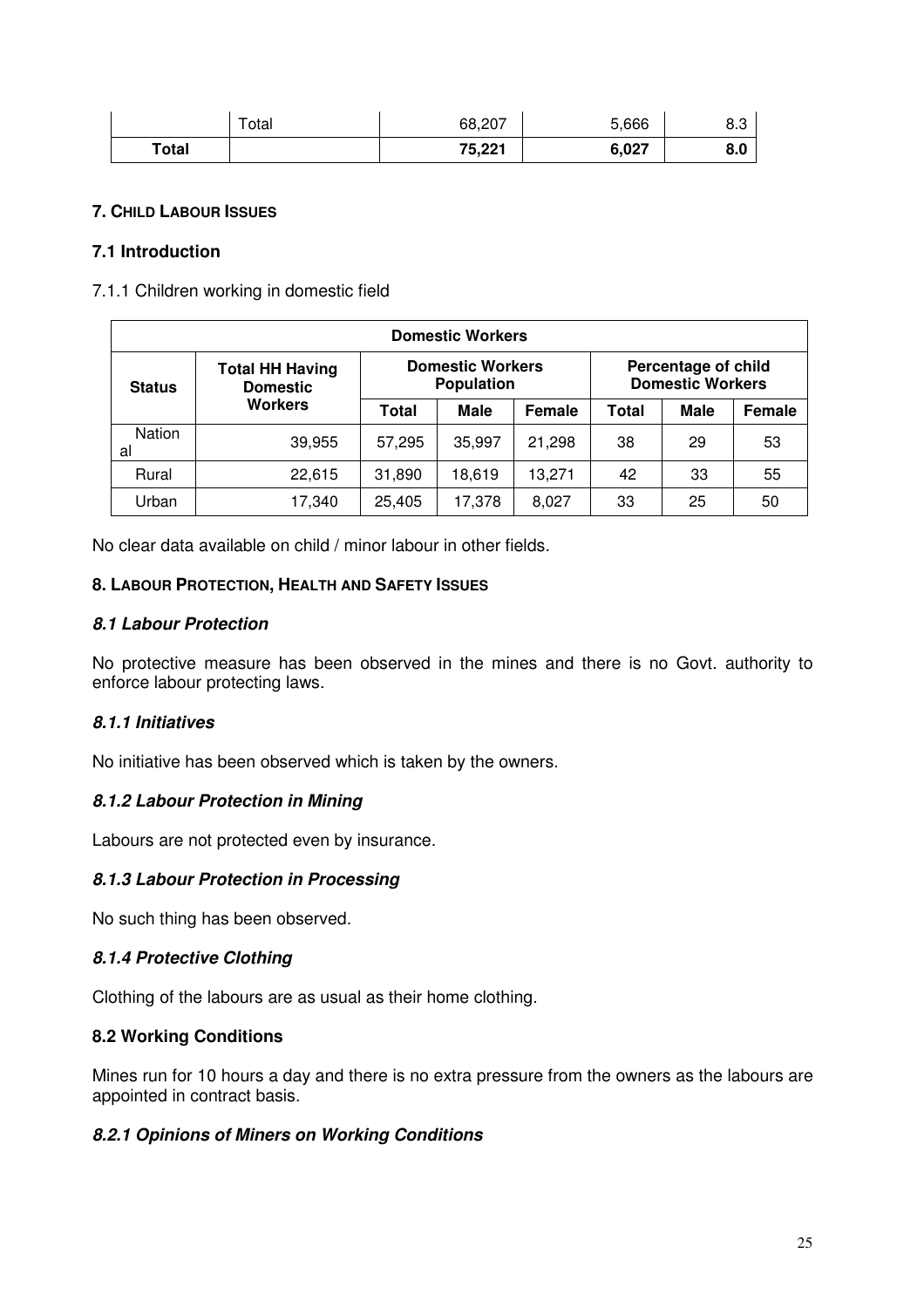The mine owners in Nepal is sufficiently disturbed now by the prevention of using blasting material like dynamite imposed by he Nepal police due to the present unrest caused by the Maoist extremist.

# **8.2.2 Labour Pressure**

There is no labour unions in this sector of stone quarries operating anywhere in the country.

# **8.2.3 Mining Season**

Mining operation is carried out throughout the year except the period of heavy rainfall. That is also due to bad road condition is some place.

# **8.2.4 Annual Cycle**

Normally except July – August these quarries run for the rest ten months of a year.

# **8.2.5 Working Hours**

It is generally from 8.00 in he morning to 6.00 in the evening.

# **8.3 Health and Safety**

No preventive and curative measure for he labours is taken by the quarry owners like appointing a doctor or insurance against accident or ill health.

# **8.3.1 Opinions of Miners on Health Conditions**

Disease of lungs or water borne diseases are thought as curse by the labours.

#### **9. SETTLEMENTS AND HOUSING OF MINERS**

No settlement for the labours is required for these small mines. Labours come from nearby villages.

# **10. METHODS AND EQUIPMENT**

# **10.1 Tasks**

# **10.1.1 Mining Tasks**

Boulders are removed from earth in a mountain and broken down into smaller boulders by blasting or by drilling and hammering.

# **10.1.2 Processing Tasks**

Smaller boulders are taken to a stone crusher where it is broken into required sizes.

# **11.2 Equipment**

# **11.2.1 Mining Equipment**

Earth cutters, compressors and drills, shovels and tractors are used for mining.

# **11.2.2 Processing Equipment**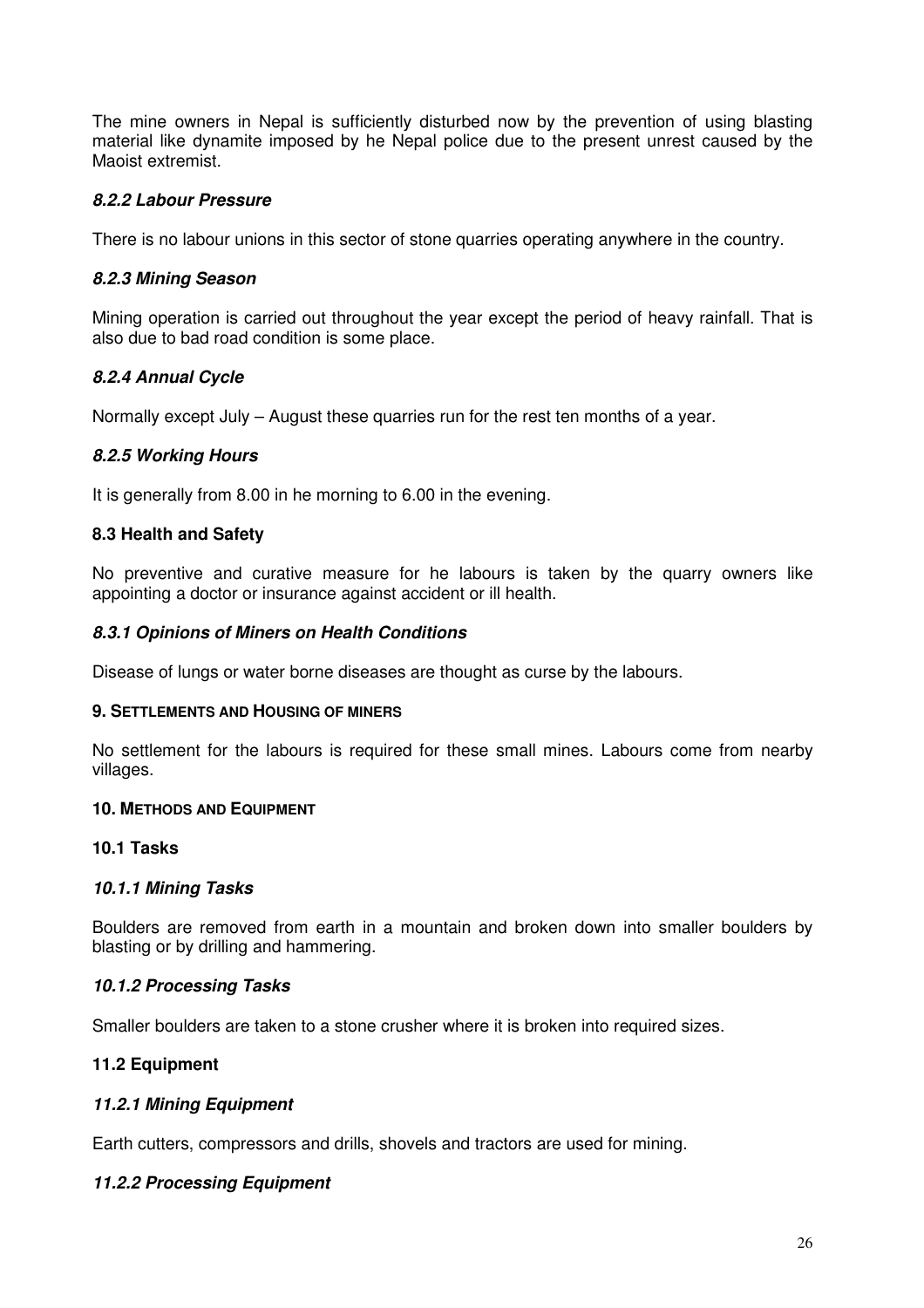For processing boulders stone crusher is employed.

#### **11.3 Method – Transport**

2 to 8 ton trucks and dumpers are used for carrying processed stone chips. Stone crushers are always adjacent to a quarry. Only tractors are used for carrying smaller boulders to a crusher from the mining site.

#### **11.4 Methods and Equipment in One or Two Case Study Village(s)**

In Takhel of Chapagaon – 6 of Lalitpur district of Central Development Region of Nepal there is a comparatively big quarry run by Purnalal Maharjan (73 years). This quarry is running in this site for 45 years. It was initiated by his father. Presently this quarry is supervised by him and two of his sons.

There are three stone crushers adjacent to his quarry which is also owned by him. 150 labours work in this quarry and in these crushers. He has an appointed mining engineer for prospecting near by sites. There are three managers and thee mates under these managers. Labours are appointed by the mates in contract.

Salary of a manager is Rs.6000 a month and Rs.4000 a month for the mates. Labours are paid according to their volume of work and it ranges from Rs.120 to Rs.200 a day. For breaking stone the charge is Rs.25 for 150 cu.ft of stone. For loading stone it is Rs.200 for a 4 ton truck. For carrying, the charge is Rs.15 per 150 cu.ft.

Mr. Maharjan also has contract license for road construction where he utilize his product from the quarry and the crusher.

#### **12. INCOME AND FINANCIAL FLOWS**

#### **12.1 Income**

# **12.1.1 Daily Income**

Daily income of a labour is Rs.200 on an average.

#### **12.1.2 Monthly Income**

Monthly income is s.4000 to Rs.5000.

#### **12.1.3 Annual Income**

Annual income is Rs.50000 to Rs.60000.

#### **12.2 Financial Flows**

#### **12.2.1 Estimation of Financial Flows**

Expenditure and profit per annum form a quarry and stone crusher.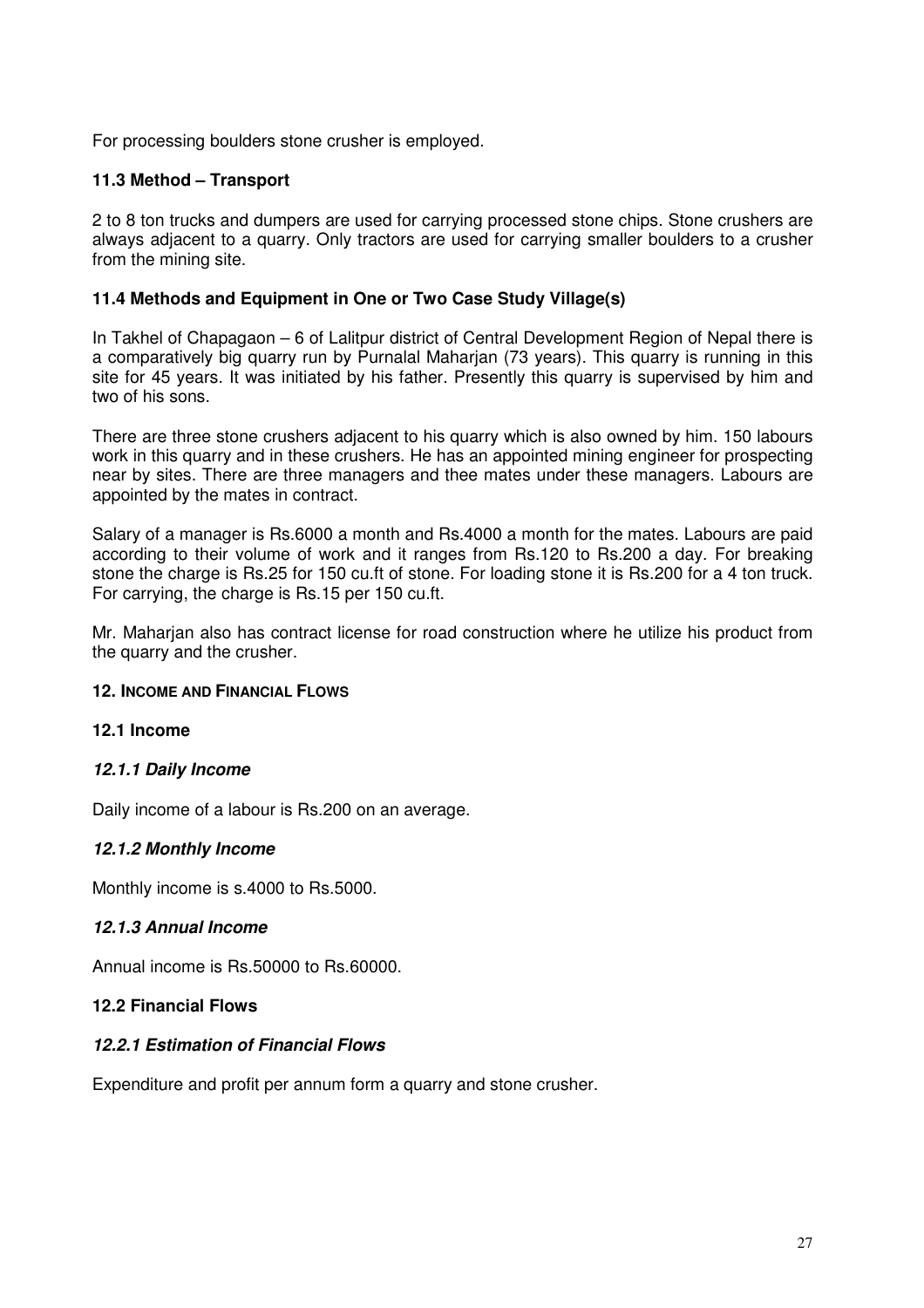

# **13. Financial Benefit from Legal Channeling**

#### **13.1 Central Government Revenue**

There is no revenue paid to the Central Government according to the mining rule of the country except an initial payment to the Department of Mines of Geology for its technical know-how.

#### **13.2 Local Government Revenue**

Rs.20 per 4 ton truck is paid as revenue to the District Development Society. This is the controlling authority for these stone quarries.

#### **14. LEGAL AND ADMINISTRATIVE ISSUES**

#### **14.1 Law and Order and Human Rights**

#### **14.1.1 Law and Order**

Last four years the low and order situation in the country is totally broken down except inside the Kathmandu valley. There are six fractions of Maoist terrorist groups of controlling Nepal now in different regions.

#### **14.1.2 Human Rights**

No awareness is grown among the general people of Nepal for human rights. Except in Kahmandu there is no movement is seen from any NGO regarding human rights. It has been reported many times then different newspapers of other countries that a large number of Nepali girls are illegally shipped to India and some other countries for prostitution. The Central or Local Government is indifferent about such incidents.

#### **14.2 Overview of Legal Issues**

#### **14.2.1 Exploration Licenses**

No such license is required for black stone quarries. This is only required for lime stone quarries.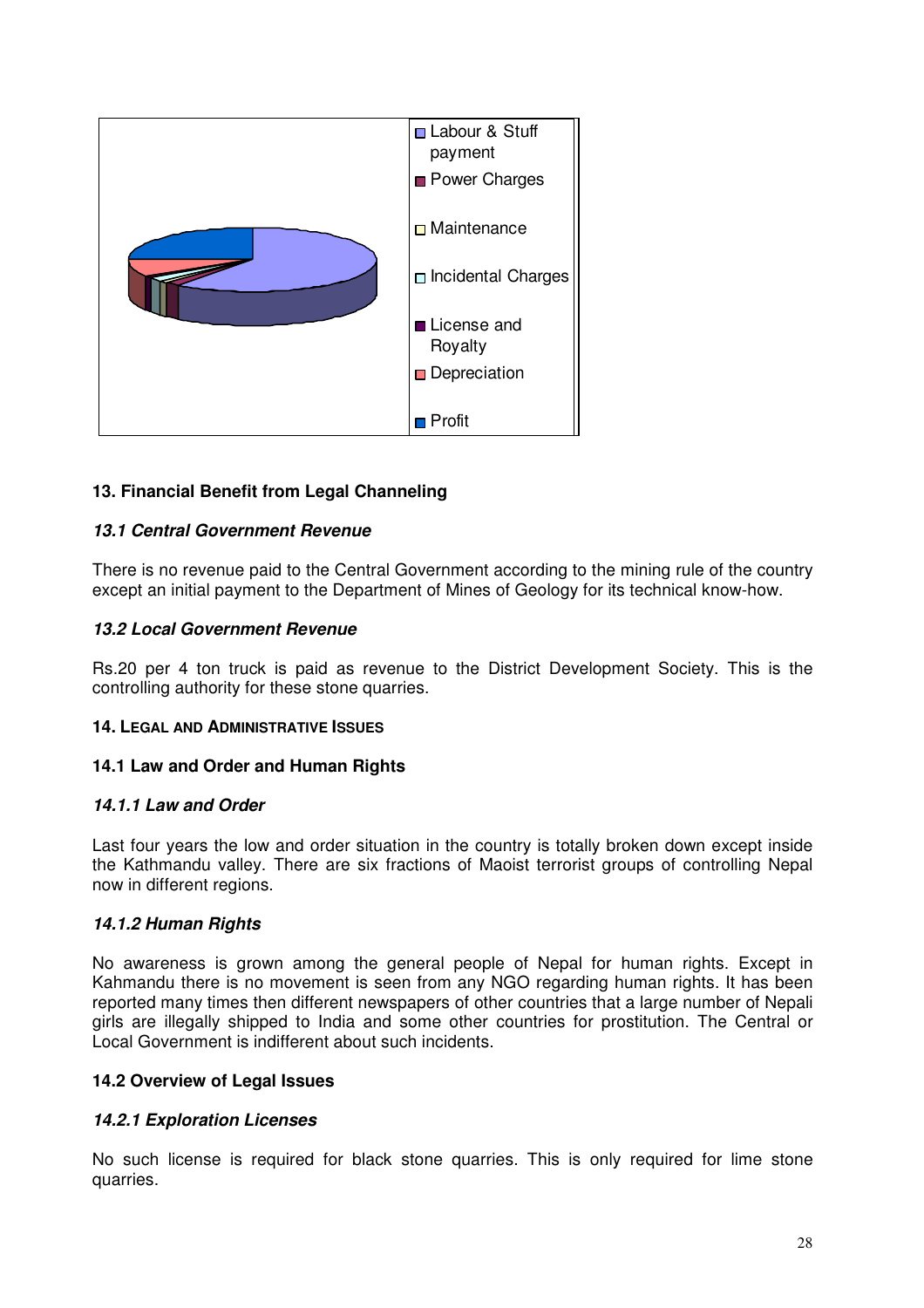# **14.2.2 Mining Licenses**

This is given by seven authorities:

- a) Administrative Office
- b) District Forest Office
- c) District Roads Office
- d) District Soil Conservation Office
- e) District Building & Urban Development Office
- f) District Topography Survey Office
- g) Department of Mines and Geology.

# **14.2.3 Central Government Measures to Legalise Informal Mining**

To get a license for a quarry and to run it Central Government has no role to the owner.

# **14.2.4 Local Government Measures to Legalise**

Local Government, that is the District Development Society and Village Development Society is the authority to give license and collect royalty from a quarry.

#### **15. ENVIRONMENTAL ISSUES**

#### **15.1 Environmental Factors**

# **15.1.1 Negative and Positive Factors**

Opening a quarry in this country always would cause deforestation of that area. After 1950 massive and unplanned deforestation took place due to increase in population and requirement of agricultural land. The stone quarries in mountains accelerated the process of deforestation. This is causing environmental change in the country and the countries nearby.

# **16. COMMUNITY ISSUES**

# **16.1 Community Benefits**

Nepal is declared an underdeveloped country by UNO. There is no big industry in the country and agricultural yield is insufficient for its people. Out of five development regions of the country, three are still neglected. Those are Western. Mid western and Far western Development Regions. May be negligible in respect of the total population, but these stone quarries are the only source of income to some people.

# **16.1.1 Poverty Reduction and Employment Generation**

Other than the people directly associated to a quarry, there are many others who are earning their living breaking and selling stone chips. Poor people collect boulders from surrounding area and break them manually into chips to sell those to a construction site. By this one earns rupees 150 to 200 a day.

#### **17. CONTACT LIST OF NGOS, RESOURCE PERSONS AND GOVERNMENT OFFICIALS**